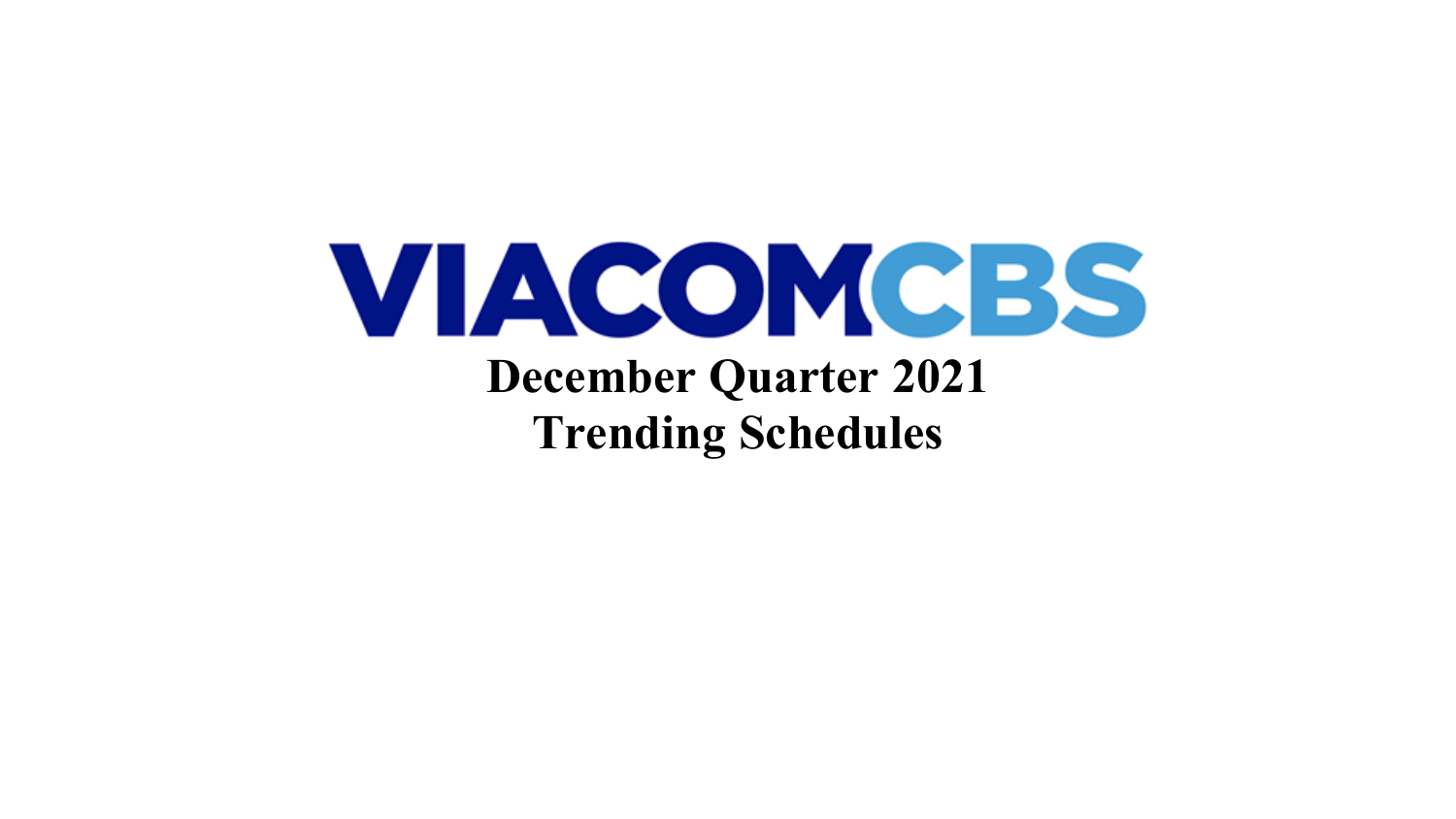

**Information included in these schedules has been derived from information contained in our 2021 and 2020 Quarterly Reports on Form 10-Q, 2021 Annual Report on Form 10-K and the accompanying earnings presentations. These schedules contain certain financial measures that are not in accordance with accounting principles generally accepted in the United States of America ("GAAP"). We provide reconciliations of these non-GAAP financial measures to the most directly comparable GAAP financial measures in the body of these schedules. References to "ViacomCBS," the "Company," "we," "us" and "our" refer to ViacomCBS Inc. and its consolidated subsidiaries, unless the context otherwise requires.**

**During the fourth quarter of 2020, we entered into an agreement to sell our publishing business, Simon & Schuster. As a result, Simon & Schuster has been presented as a discontinued operation for all periods presented.**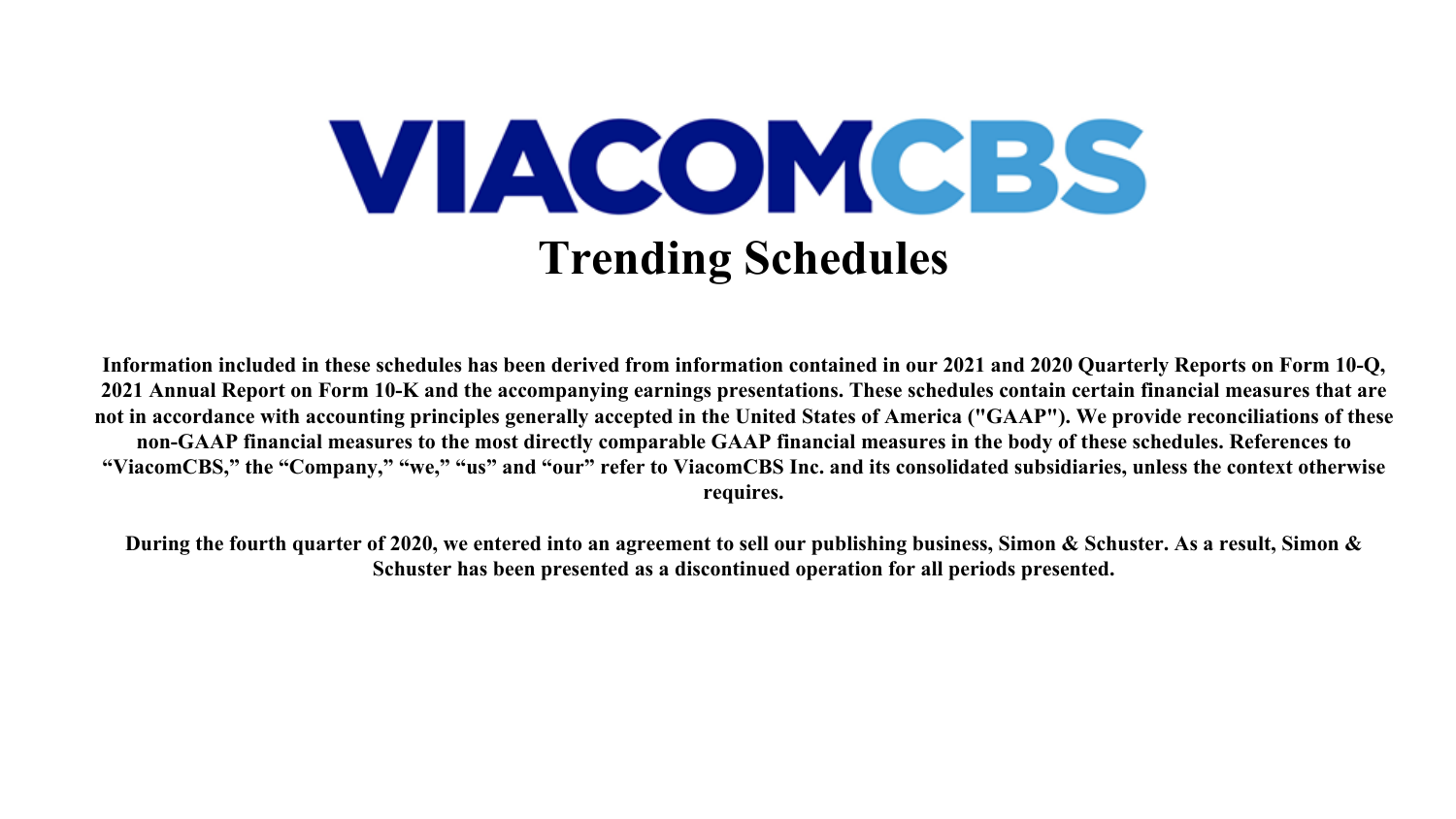Summarized Reported Results (GAAP) (unaudited; in millions, except per share amounts)

| <b>VIACOMCBS</b> |  |
|------------------|--|
|------------------|--|

|                                                           |              |          |               |                      |            |               |          | 12 Months                         |               |                     |               |                      |                          |                    |          |                 | 12 Months    |
|-----------------------------------------------------------|--------------|----------|---------------|----------------------|------------|---------------|----------|-----------------------------------|---------------|---------------------|---------------|----------------------|--------------------------|--------------------|----------|-----------------|--------------|
|                                                           |              |          |               | <b>Quarter Ended</b> |            |               |          | <b>Ended</b>                      |               |                     |               | <b>Quarter Ended</b> |                          |                    |          |                 | <b>Ended</b> |
|                                                           |              | 3/31/20  |               | 6/30/20              | 9/30/20    |               | 12/31/20 | 12/31/20                          |               | 3/31/21             |               | 6/30/21              | 9/30/21                  |                    | 12/31/21 |                 | 12/31/21     |
| Advertising                                               | \$           | 2,219    | $\mathcal{S}$ | 1,686 \$             | 1,828      | $\mathcal{S}$ | 2,600    | 8,333<br>$\vert \mathsf{S} \vert$ | $\mathbb{S}$  | 2,681               | $\mathcal{S}$ | $2,097$ \$           | 1,855                    | $\mathcal{S}$      | 2,634    | $\sqrt{3}$      | 9,267        |
| Affiliate                                                 |              | 1,968    |               | 1,929                | 2,059      |               | 2,067    | 8,023                             |               | 2,075               |               | 2,107                | 2,102                    |                    | 2,110    |                 | 8,394        |
| Streaming                                                 |              | 494      |               | 513                  | 666        |               | 888      | 2,561                             |               | 816                 |               | 983                  | 1,079                    |                    | 1,315    |                 | 4,193        |
| Theatrical                                                |              | 167      |               | $\overline{3}$       | 6          |               | 4        | 180                               |               |                     |               | 134                  | 67                       |                    | 39       |                 | 241          |
| Licensing and other                                       |              | 1,651    |               | 1,944                | 1,278      |               | 1,315    | 6,188                             |               | 1,839               |               | 1,243                | 1,507                    |                    | 1,902    |                 | 6,491        |
| <b>Revenues</b>                                           | \$           | 6,499 \$ |               | $6,075$ \$           | $5,837$ \$ |               | 6,874    | 25,285                            | $\mathbb{S}$  | 7,412 \$            |               | 6,564 \$             | $6,610$ \$               |                    | 8,000    |                 | 28,586       |
| Expenses                                                  |              | (5,254)  |               | (4, 423)             | (4,785)    |               | (5,691)  | (20, 153)                         |               | (5,785)             |               | (5,324)              | (5,590)                  |                    | (7, 443) |                 | (24, 142)    |
| Restructuring and other corporate matters                 |              | (231)    |               | (158)                | (52)       |               | (177)    | (618)                             |               |                     |               | (35)                 | (46)                     |                    | (19)     |                 | (100)        |
| Programming charges                                       |              |          |               | (121)                |            |               | (38)     | (159)                             |               |                     |               |                      |                          |                    |          |                 |              |
| Net gain on sales                                         |              |          |               |                      |            |               | 214      | 214                               |               |                     |               | 116                  | $\overline{\phantom{0}}$ |                    | 2,227    |                 | 2,343        |
| Depreciation and amortization                             |              | (112)    |               | (122)                | (97)       |               | (99)     | (430)                             |               | (99)                |               | (95)                 | (95)                     |                    | (101)    |                 | (390)        |
| <b>Operating income</b>                                   | \$           | 902S     |               | $1,251$ \$           | 903 \$     |               | 1,083    | 4,139                             |               | ,528                | $\sqrt{\ }$   | $1,226$ \$           | 879                      | $\mathcal{S}$      | 2,664    |                 | 6,297        |
| <b>Amounts attributable to ViacomCBS:</b>                 |              |          |               |                      |            |               |          |                                   |               |                     |               |                      |                          |                    |          |                 |              |
| Net earnings from continuing operations                   | \$           | 501      | $\mathbf s$   | 453 \$               | 568 \$     |               | 783      | 2,305<br>$\vert \mathbf{S} \vert$ | $\mathcal{S}$ | 899 \$              |               | 995 \$               | 465                      | $\mathcal{S}$      | 2,022    | <b>S</b>        | 4,381        |
| Discontinued operations, net of tax                       |              | 15       |               | 28                   | 47         |               | 27       | 117                               |               | 12                  |               | 41                   | 73                       |                    | 36       |                 | 162          |
| Net earnings attributable to ViacomCBS                    | $\mathbb{S}$ | 516 \$   |               | 481 \$               | 615S       |               | 810      | 2,422                             | $\mathcal{S}$ | $\overline{911}$ \$ |               | $1,036$ \$           | 538                      | $\mathcal{S}$      | 2,058    |                 | 4,543        |
| Diluted earnings per share attributable to ViacomCBS: (1) |              |          |               |                      |            |               |          |                                   |               |                     |               |                      |                          |                    |          |                 |              |
| Continuing operations                                     | \$           | .81      | $\mathcal{S}$ | .73S                 | .92 S      |               | 1.26     | $\sqrt{S}$<br>3.73                | $\mathbb{S}$  | 1.42 S              |               | 1.50S                | .69                      | $\mathcal{S}$      | 3.05     | <b>S</b>        | 6.69         |
| Discontinued operations                                   | \$           | .02 S    |               | $.05 \t S$           | $.08-$     |               | .04      | .19<br>$\sqrt{S}$                 | $\mathbb{S}$  | $.02 \quad$         |               | $.06-$               | .11S                     |                    | .05      | l \$            | .25          |
| Net earnings                                              | \$           | .84S     |               | .78S                 | 1.00S      |               | 1.31     | 3.92<br>$\sqrt{3}$                | -S            | 1.44 S              |               | $1.56$ \$            | .80                      | $\mathbf{\hat{S}}$ | 3.11     | $\vert s \vert$ | 6.94         |
| Weighted average number of diluted shares outstanding     |              | 616      |               | 617                  | 618        |               | 620      | 618                               |               | 631                 |               | 662                  | 651                      |                    | 662      |                 | 655          |

(1) Diluted net earnings per common share ("EPS") for the three months ended September 30, 2021, excludes the effect of the assumed conversion of our 5.75% Series A Mandatory Convertible Preferred Stock ("Mandatory Convertible Preferred Stock") into shares of common stock since it would have been antidilutive. As a result, in the calculation of diluted EPS the weighted average number of diluted shares outstanding does not include the assumed issuance of shares upon conversion of preferred stock, and preferred stock dividends recorded during the three months ended September 30, 2021 of \$14 million are deducted from net earnings from continuing operations and net earnings, as applicable.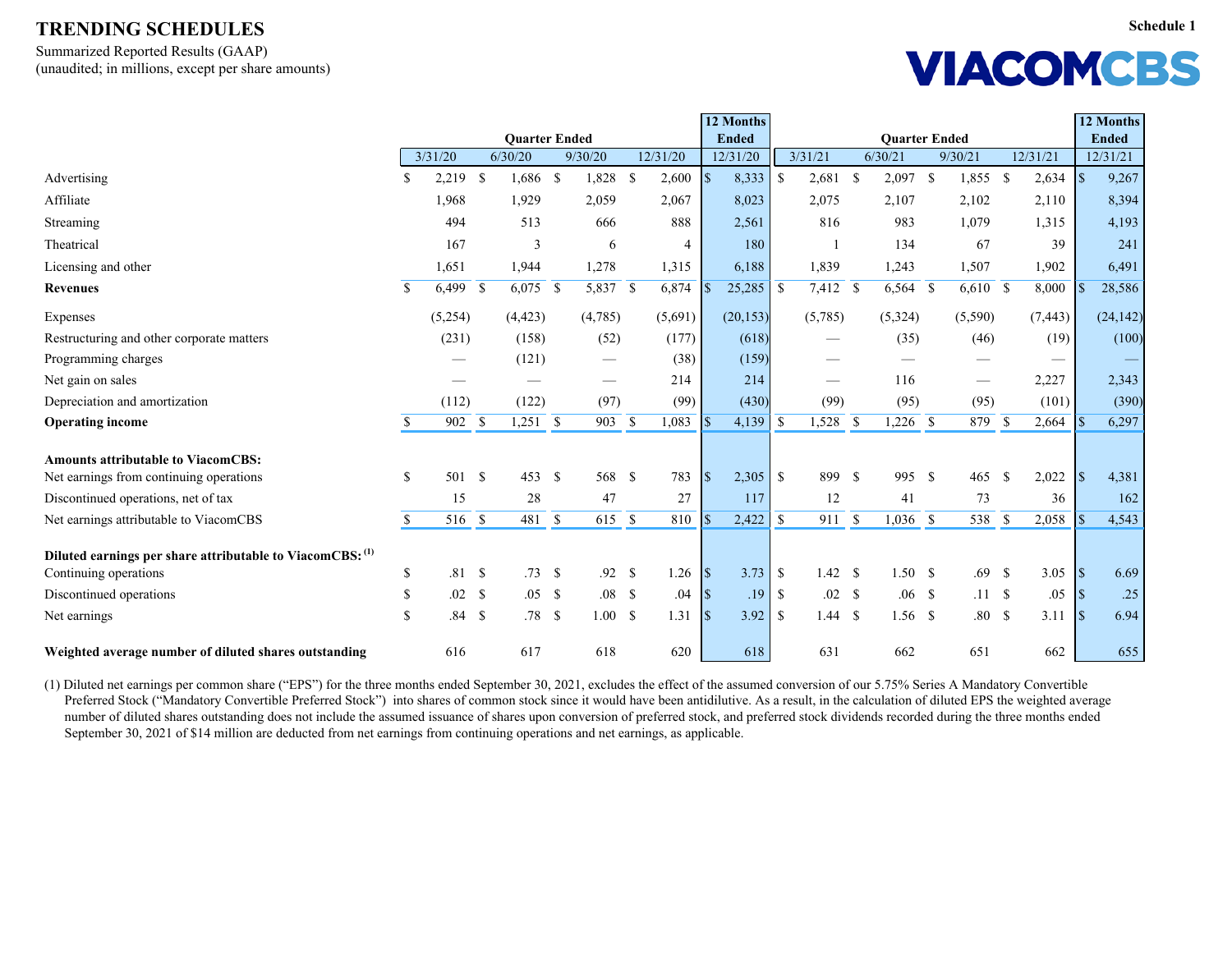Summarized Adjusted Results (Non-GAAP) (unaudited; in millions, except per share amounts)

# **VIACOMCBS**

|                                                                                     |                    |              |               |                      |              |          |    |          |                 | 12 Months    |               |              |               |                      |                    |         |                           |          |                    | 12 Months    |
|-------------------------------------------------------------------------------------|--------------------|--------------|---------------|----------------------|--------------|----------|----|----------|-----------------|--------------|---------------|--------------|---------------|----------------------|--------------------|---------|---------------------------|----------|--------------------|--------------|
|                                                                                     |                    |              |               | <b>Quarter Ended</b> |              |          |    |          |                 | <b>Ended</b> |               |              |               | <b>Quarter Ended</b> |                    |         |                           |          |                    | <b>Ended</b> |
|                                                                                     |                    | 3/31/20      |               | 6/30/20              |              | 9/30/20  |    | 12/31/20 |                 | 12/31/20     |               | 3/31/21      |               | 6/30/21              |                    | 9/30/21 |                           | 12/31/21 |                    | 12/31/21     |
| Advertising                                                                         | $\mathbb{S}$       | $2,219$ \$   |               | $1,686$ \$           |              | 1,828 \$ |    | 2,600    |                 | 8,333        | $\mathbb{S}$  | 2,681        | $\mathcal{S}$ | 2,097                | -S                 | 1,855   | $\boldsymbol{\mathsf{S}}$ | 2,634    | l \$               | 9,267        |
| Affiliate                                                                           |                    | 1,968        |               | 1,929                |              | 2,059    |    | 2,067    |                 | 8,023        |               | 2,075        |               | 2,107                |                    | 2,102   |                           | 2,110    |                    | 8,394        |
| <b>Streaming</b>                                                                    |                    | 494          |               | 513                  |              | 666      |    | 888      |                 | 2,561        |               | 816          |               | 983                  |                    | 1,079   |                           | 1,315    |                    | 4,193        |
| Theatrical                                                                          |                    | 167          |               | $\overline{3}$       |              | 6        |    | 4        |                 | 180          |               |              |               | 134                  |                    | 67      |                           | 39       |                    | 241          |
| Licensing and other                                                                 |                    | 1,651        |               | 1,944                |              | 1,278    |    | 1,315    |                 | 6,188        |               | 1,839        |               | 1,243                |                    | 1,507   |                           | 1,902    |                    | 6,491        |
| <b>Revenues</b>                                                                     | $\mathcal{S}$      | 6,499        | $\mathcal{S}$ | $6,075$ \$           |              | 5,837 \$ |    | 6,874    |                 | 25,285       | <sup>S</sup>  | 7,412        | $\mathbb{S}$  | 6,564                | $\mathcal{S}$      | 6,610   | $\mathbb{S}$              | 8,000    |                    | 28,586       |
| Expenses                                                                            |                    | (5,254)      |               | (4, 423)             |              | (4,785)  |    | (5,691)  |                 | (20, 153)    |               | (5,785)      |               | (5,324)              |                    | (5,590) |                           | (7, 443) |                    | (24, 142)    |
| <b>Adjusted OIBDA</b>                                                               | -S                 | 245          | <sup>S</sup>  | 1,652                | $\mathbb{S}$ | 1,052    | -S | 1,183    |                 | 5,132        | <sup>\$</sup> | 1,627        | <sup>\$</sup> | 1,240                | $\mathbf{\hat{S}}$ | 1,020   | $\mathbb{S}$              | 557      |                    | 4,444        |
| Adjusted net earnings from continuing operations<br>attributable to ViacomCBS       | $\mathcal{S}$      | 690 \$       |               | 744 \$               |              | 516 \$   |    | 645      | $\sqrt{S}$      |              |               | 961 \$       |               | 640 \$               |                    | 510 \$  |                           | 181      | $\sqrt{3}$         | 2,292        |
| <b>Adjusted diluted EPS from continuing operations</b><br>attributable to ViacomCBS | $\mathbf{\hat{S}}$ | $1.12 \quad$ |               | $1.21 \quad$         |              | .83S     |    | 1.04     | $\vert s \vert$ | 4.20         | $\mathbb{S}$  | $1.52 \quad$ |               | .97S                 |                    | .76     | $\mathbb{S}$              | .26      | $\vert \mathsf{s}$ | 3.48         |
| Weighted average number of diluted shares outstanding <sup>(1)</sup>                |                    | 616          |               | 617                  |              | 618      |    | 620      |                 | 618          |               | 631          |               | 662                  |                    | 651     |                           | 650      |                    | 646          |

(1) For the quarter and twelve months ended December 31, 2021, the weighted average number of common shares outstanding used in the calculations of reported diluted EPS from continuing operations were 662 million and 655 million, respectively (see Schedule 1) and in the calculations of adjusted diluted EPS were 650 million and 646 million, respectively. These amounts differ because adjusted diluted EPS excludes the effect of the assumed conversion of our Mandatory Convertible Preferred Stock into shares of common stock since the impact would have been antidilutive. As a result, in the calculations of adjusted diluted EPS, the weighted average number of diluted shares outstanding do not include the assumed issuance of shares upon conversion of preferred stock, and preferred stock dividends recorded during the quarter and twelve months ended December 31, 2021 of \$14 million and \$44 million, respectively, are deducted from adjusted net earnings from continuing operations.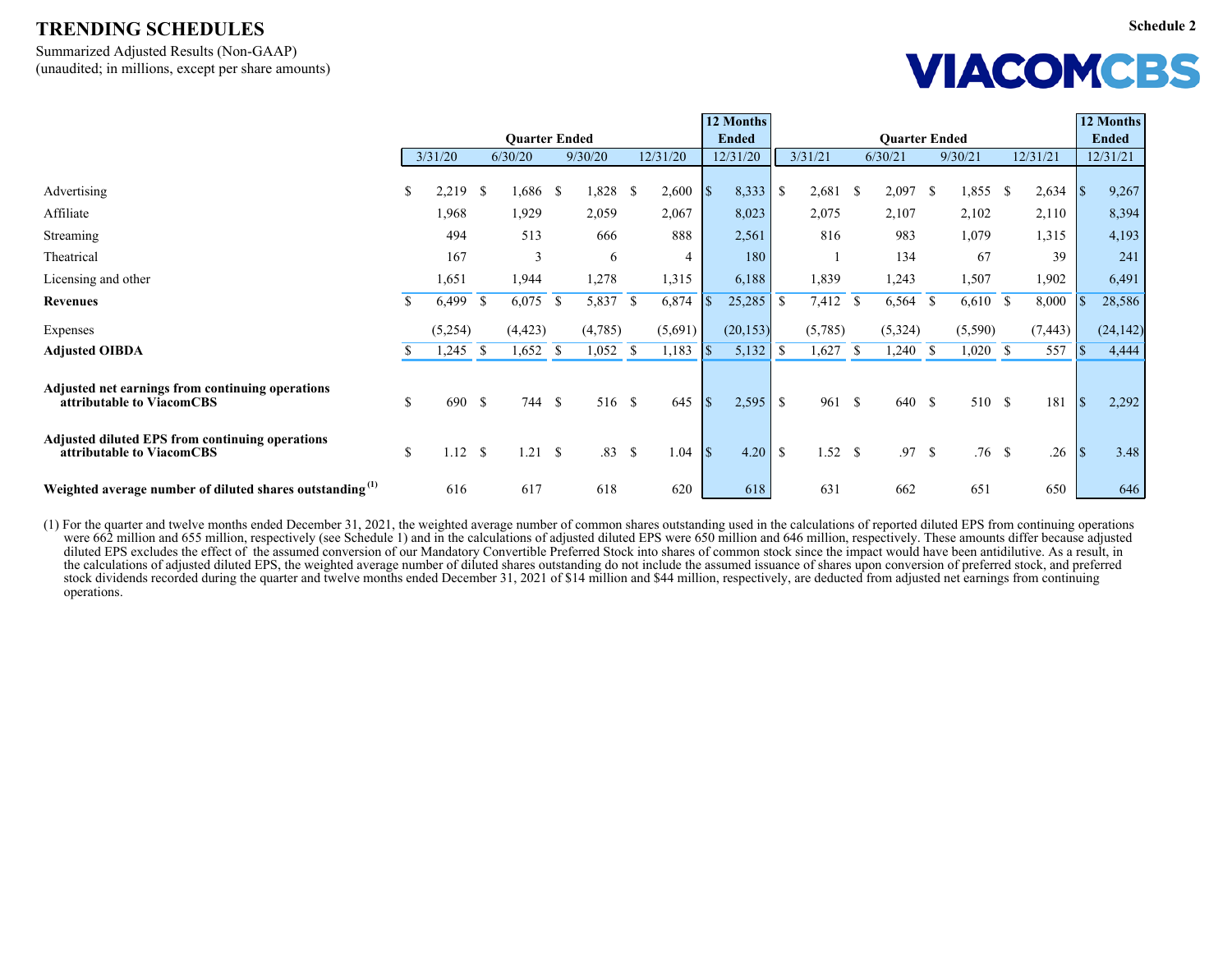Streaming Metrics Summary (unaudited; in millions)

**Schedule 3**

### **VIACOMCBS**

|                                                        |                           |                   |                      |          |          |            | 12 Months    |              |         |                      |               |         |              |          |                    | 12 Months    |
|--------------------------------------------------------|---------------------------|-------------------|----------------------|----------|----------|------------|--------------|--------------|---------|----------------------|---------------|---------|--------------|----------|--------------------|--------------|
|                                                        |                           |                   | <b>Quarter Ended</b> |          |          |            | <b>Ended</b> |              |         | <b>Quarter Ended</b> |               |         |              |          |                    | <b>Ended</b> |
|                                                        |                           | 3/31/20           | 6/30/20              | 9/30/20  | 12/31/20 |            | 12/31/20     |              | 3/31/21 | 6/30/21              |               | 9/30/21 |              | 12/31/21 |                    | 12/31/21     |
| <b>Streaming Revenues</b>                              |                           |                   |                      |          |          |            |              |              |         |                      |               |         |              |          |                    |              |
| Advertising <sup>(1)</sup>                             | $\boldsymbol{\mathsf{S}}$ | $265 \text{ }$ \$ | 248 \$               | 360 S    | 545      | $\sqrt{S}$ |              |              | 428 \$  | 502 \$               |               | 531 \$  |              | 684      | $\sqrt{3}$         | 2,145        |
| Subscription <sup><math>(2)</math></sup>               |                           | 229               | 265                  | 306      | 343      |            | 1,143        |              | 388     | 481                  |               | 548     |              | 631      |                    | 2,048        |
| <b>Total Streaming Revenues</b>                        |                           | 494 \$            | 513 \$               | 666 \$   | 888      |            | 2,561        | $\mathbb{S}$ | 816 \$  | 983                  | $\mathcal{S}$ | 1,079   | $\mathbb{S}$ | 1,315    | I\$                | 4,193        |
|                                                        |                           |                   |                      |          |          |            |              |              |         |                      |               |         |              |          |                    |              |
| TV Entertainment $(3)$                                 | $\mathbb{S}$              | 204S              | 193S                 | $216$ \$ | 298      | $\sqrt{S}$ | 911          | $\mathbb{S}$ | 322 \$  | 350 \$               |               | 390 \$  |              | 489      | $\vert \mathsf{s}$ | 1,551        |
| Cable Networks <sup>(4)</sup>                          |                           | 290               | 320                  | 450      | 590      |            | 1,650        |              | 494     | 633                  |               | 689     |              | 826      |                    | 2,642        |
| <b>Total Streaming Revenues</b>                        |                           | 494 \$            | 513 \$               | 666 \$   | 888      |            | 2,561        | $\mathbb{S}$ | 816 \$  | 983                  | <sup>\$</sup> | 1,079   | $\mathbb{S}$ | 1,315    | <b>S</b>           | 4,193        |
| Pluto TV MAUs and Streaming Subscribers <sup>(5)</sup> |                           |                   |                      |          |          |            |              |              |         |                      |               |         |              |          |                    |              |
| Global Pluto MAUs                                      |                           | 26.0              | 33.0                 | 35.8     | 43.1     |            | 43.1         |              | 49.5    | 52.3                 |               | 54.4    |              | 64.4     |                    | 64.4         |
| Global Streaming Subscribers                           |                           | 22.0              | 25.7                 | 27.9     | 29.9     |            | 29.9         |              | 35.9    | 42.4                 |               | 46.7    |              | 56.1     |                    | 56.1         |
|                                                        |                           |                   |                      |          |          |            |              |              |         |                      |               |         |              |          |                    |              |

(1) Streaming advertising revenues are earned from advertisements on our pay and free streaming services, including Paramount+ and Pluto TV, and from digital video advertisements on our websites and in our video content on third-party platforms ("other digital video platforms").

(2) Streaming subscription revenues include fees for our pay streaming services, including Paramount+, Showtime Networks' premium subscription streaming service ("Showtime OTT"), BET+ and Noggin, as well as premium subscriptions to access certain video content on our websites.

(3) Includes Paramount+, CBSN and other CBS branded digital video platforms.

(4) Includes Pluto TV, Showtime OTT, BET+, Noggin, our international streaming services, and other digital video platforms.

(5) Global streaming subscribers include customers with access to our domestic or international streaming services, either directly through our owned and operated apps and websites, or through third-party distributors. Our subscribers include paid subscriptions and those customers registered in a free trial, and subscribers are considered unique to each of our services, whether offered individually or as part of a bundle. The Monthly Active Users ("MAUs") count reflects the number of unique devices interacting with the Pluto TV service in a calendar month, and for the periods above reflects the MAU count for the last month of the applicable period.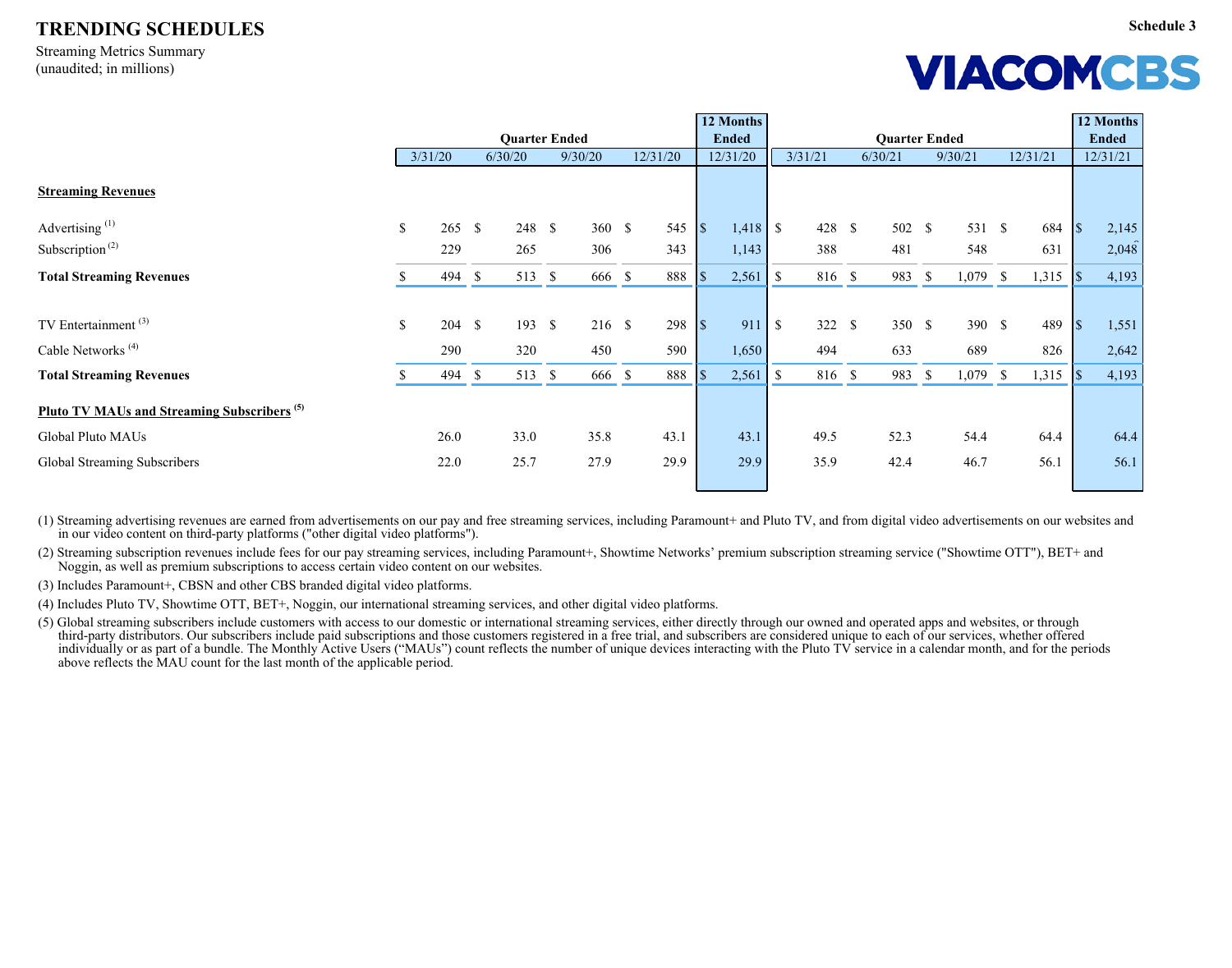TV Entertainment Financial Results (unaudited; in millions)

## **VIACOMCBS**

|                       |   |           |                      |          |          |     | 12 Months    |      |         |              |                      |               |         |    |          |            | 12 Months    |
|-----------------------|---|-----------|----------------------|----------|----------|-----|--------------|------|---------|--------------|----------------------|---------------|---------|----|----------|------------|--------------|
|                       |   |           | <b>Quarter Ended</b> |          |          |     | <b>Ended</b> |      |         |              | <b>Quarter Ended</b> |               |         |    |          |            | <b>Ended</b> |
|                       |   | 3/31/20   | 6/30/20              | 9/30/20  | 12/31/20 |     | 12/31/20     |      | 3/31/21 |              | 6/30/21              |               | 9/30/21 |    | 12/31/21 |            | 12/31/21     |
|                       |   |           |                      |          |          |     |              |      |         |              |                      |               |         |    |          |            |              |
| Advertising           | D | $,288$ \$ | 880 \$               | 966 \$   | 1,505    | 18  | 4,639        | - \$ | ,807    |              | 0.088                | <sup>\$</sup> | 943     | -S | 1,539    | <b>S</b>   | 5,377        |
| Affiliate             |   | 623       | 629                  | 674      | 688      |     | 2,614        |      | 693     |              | 691                  |               | 698     |    | 721      |            | 2,803        |
| <b>Streaming</b>      |   | 204       | 193                  | 216      | 298      |     | 911          |      | 322     |              | 350                  |               | 390     |    | 489      |            | 1,551        |
| Licensing and other   |   | 832       | 585                  | 498      | 621      |     | 2,536        |      | 689     |              | 680                  |               | 893     |    | 938      |            | 3,200        |
| <b>Revenues</b>       |   | 2,947     | 2,287                | 2,354 \$ | 3,112    |     | $10,700$ \$  |      | 3,511   | $\mathbf{s}$ | 2,809                |               | 2,924   |    | 3,687    | \$         | 12,931       |
| <b>Adjusted OIBDA</b> |   | 573 \$    | 392 $\sqrt$          | 343S     | 549      | IS. | 1,857        | - \$ | 449     | - S          | 216S                 |               | 271S    |    | 147      | $\sqrt{S}$ | 1,083        |
|                       |   |           |                      |          |          |     |              |      |         |              |                      |               |         |    |          |            |              |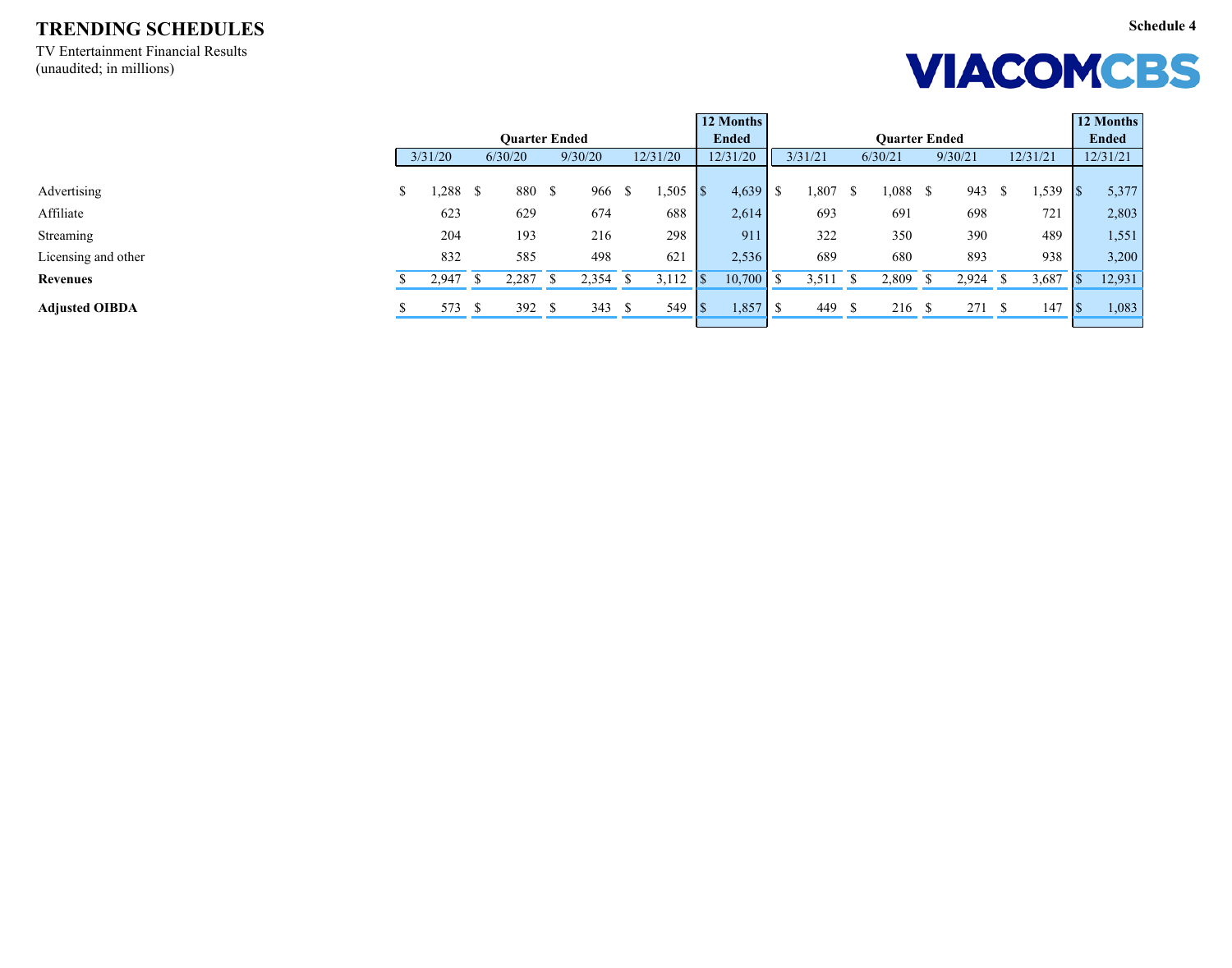Cable Networks Financial Results (unaudited; in millions)



|                       |   |          | 12 Months |                      |  |         |  |          |  |              |      |         |               |                      |               |            |      |          |     | 12 Months    |
|-----------------------|---|----------|-----------|----------------------|--|---------|--|----------|--|--------------|------|---------|---------------|----------------------|---------------|------------|------|----------|-----|--------------|
|                       |   |          |           | <b>Quarter Ended</b> |  |         |  |          |  | <b>Ended</b> |      |         |               | <b>Quarter Ended</b> |               |            |      |          |     | <b>Ended</b> |
|                       |   | 3/31/20  |           | 6/30/20              |  | 9/30/20 |  | 12/31/20 |  | 12/31/20     |      | 3/31/21 |               | 6/30/21              |               | 9/30/21    |      | 12/31/21 |     | 12/31/21     |
|                       |   |          |           |                      |  |         |  |          |  |              |      |         |               |                      |               |            |      |          |     |              |
| Advertising           | P | 945      | - S       | 815 \$               |  | 862     |  | ,099     |  | 3,721        | - \$ | 878     |               | 1,011                | -S            | 917        | - 75 | 1,101    | 1\$ | 3,907        |
| Affiliate             |   | 1,345    |           | 1,300                |  | 1,385   |  | 1,379    |  | 5,409        |      | 1,382   |               | 1,416                |               | 1,404      |      | 1,389    |     | 5,591        |
| Streaming             |   | 290      |           | 320                  |  | 450     |  | 590      |  | 1,650        |      | 494     |               | 633                  |               | 689        |      | 826      |     | 2,642        |
| Licensing and other   |   | 278      |           | 797                  |  | 364     |  | 370      |  | 1,809        |      | 505     |               | 415                  |               | 448        |      | 692      |     | 2,060        |
| <b>Revenues</b>       |   | 2,858 \$ |           | $3,232$ \$           |  | 3,061   |  | 3,438    |  | 12,589       |      | 3,259   |               | 3,475                |               | $3,458$ \$ |      | 4,008    |     | 14,200       |
| <b>Adjusted OIBDA</b> |   | 794 \$   |           | $1,285$ \$           |  | 866 \$  |  | 801      |  | 3,746        |      | 1,184   | $\mathcal{D}$ | 1,125                | $\mathcal{S}$ | 906 \$     |      | 532      |     | 3,747        |
|                       |   |          |           |                      |  |         |  |          |  |              |      |         |               |                      |               |            |      |          |     |              |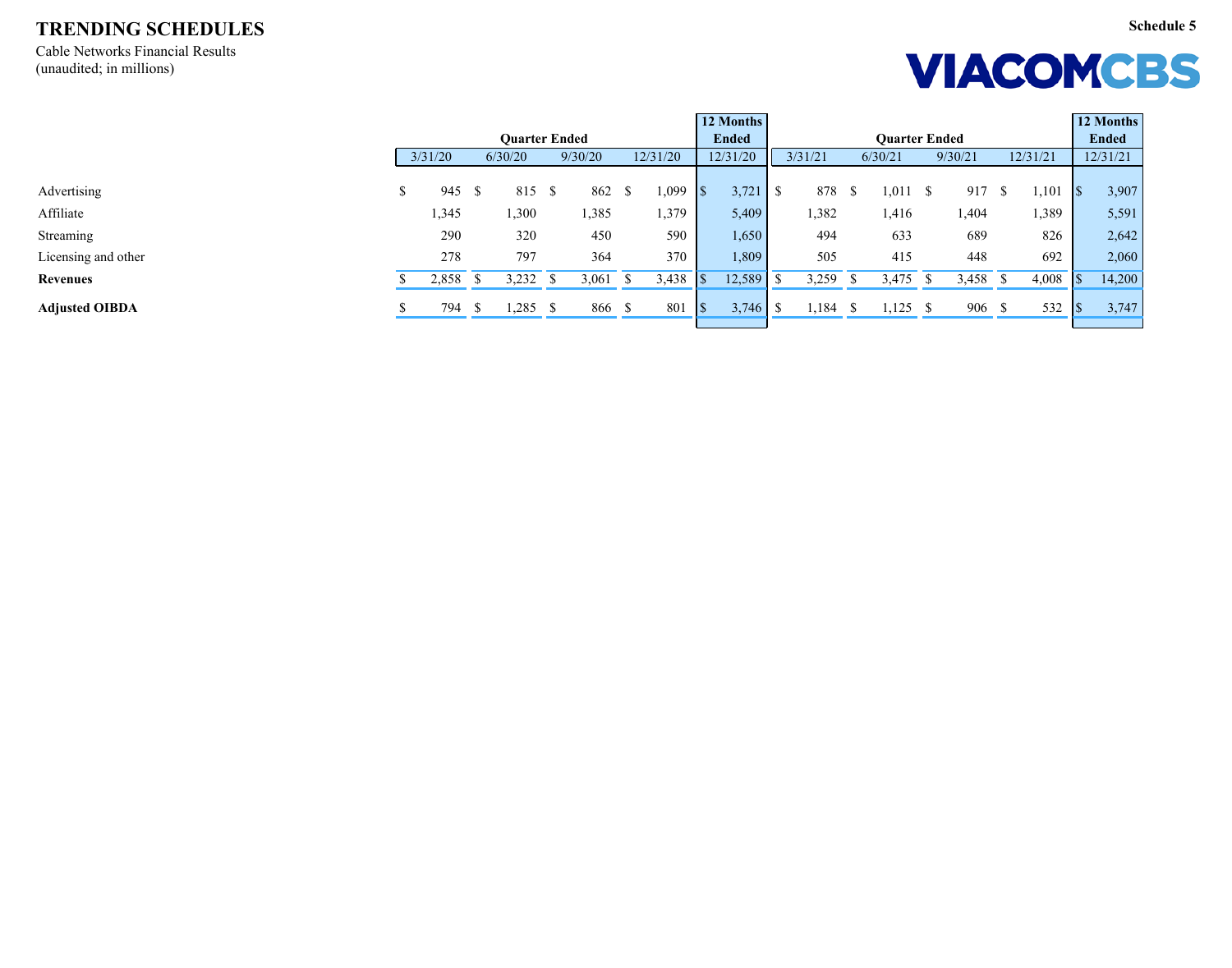Filmed Entertainment Financial Results (unaudited; in millions)

## **VIACOMCBS**

**Schedule 6**

|                       |         |                      |         |              | 12 Months    |         |                      |         |          |          | 12 Months    |
|-----------------------|---------|----------------------|---------|--------------|--------------|---------|----------------------|---------|----------|----------|--------------|
|                       |         | <b>Quarter Ended</b> |         |              | <b>Ended</b> |         | <b>Quarter Ended</b> |         |          |          | <b>Ended</b> |
|                       | 3/31/20 | 6/30/20              | 9/30/20 | 12/31/20     | 12/31/20     | 3/31/21 | 6/30/21              | 9/30/21 | 12/31/21 |          | 12/31/21     |
|                       |         |                      |         |              |              |         |                      |         |          |          |              |
| Theatrical            | 167     | 3S                   | 6 \$    |              | 180          |         | 134                  | 67      | 39       | <b>S</b> | 241          |
| Licensing and other   | 644     | 644                  | 584     | 510          | 2,382        | 996     | 533                  | 513     | 787      |          | 2,829        |
| <b>Revenues</b>       | 811     | 647                  | 590 \$  | 514          | 2,562        | 997     | 667                  | 580 \$  | 826      |          | 3,070        |
| <b>Adjusted OIBDA</b> | 27S     | 116 \$               | 54 \$   | $18 \mid$ \$ | 215          | 204     | 72 <sub>5</sub>      | 38      | 54       |          | 368          |
|                       |         |                      |         |              |              |         |                      |         |          |          |              |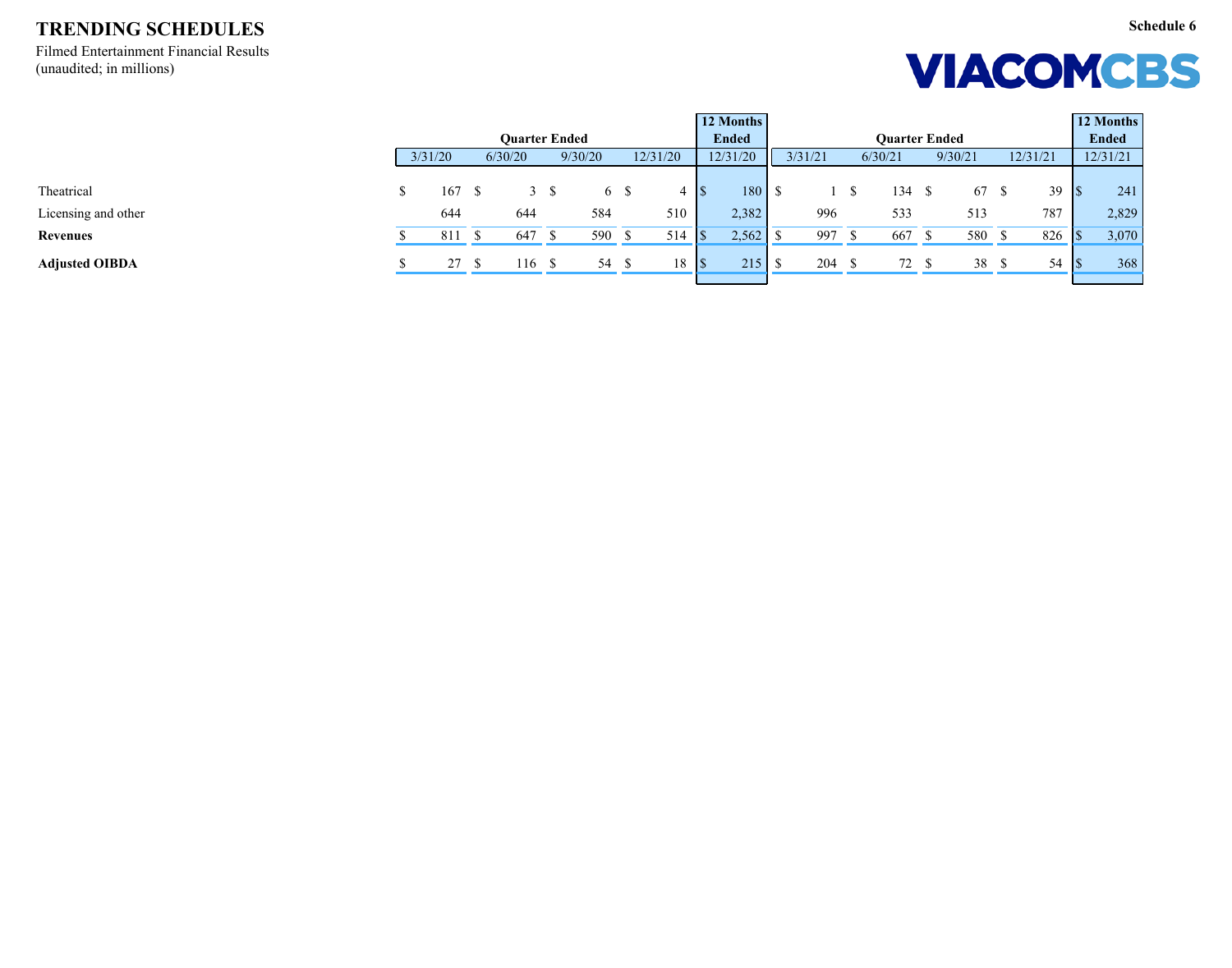Reconciliation of Adjusted OIBDA (Non-GAAP) (unaudited; in millions)

# **VIACOMCBS**

|                                                          |           |                     |                      |                                 |          | 12 Months    |                      |                      |                                |                        |                         | 12 Months    |
|----------------------------------------------------------|-----------|---------------------|----------------------|---------------------------------|----------|--------------|----------------------|----------------------|--------------------------------|------------------------|-------------------------|--------------|
|                                                          |           |                     | <b>Ouarter Ended</b> |                                 |          | <b>Ended</b> |                      |                      | <b>Quarter Ended</b>           |                        |                         | <b>Ended</b> |
|                                                          | 3/31/20   |                     | 6/30/20              | 9/30/20                         | 12/31/20 | 12/31/20     | 3/31/21              | 6/30/21              | 9/30/21                        | 12/31/21               |                         | 12/31/21     |
| TV Entertainment                                         | 573<br>\$ | - \$                | 392 \$               | 343S                            | 549      | 1,857        | 449<br>$\mathcal{S}$ | <sup>S</sup><br>216  | 271<br><sup>\$</sup>           | $\mathbb{S}$<br>147    | $\vert \mathsf{s}$      | 1,083        |
| <b>Cable Networks</b>                                    | 794       |                     | 1,285                | 866                             | 801      | 3,746        | 1,184                | 1,125                | 906                            | 532                    |                         | 3,747        |
| <b>Filmed Entertainment</b>                              |           | 27                  | 116                  | 54                              | 18       | 215          | 204                  | 72                   | 38                             | 54                     |                         | 368          |
| Corporate/Eliminations                                   |           | (96)                | (97)                 | (171)                           | (136)    | (500)        | (158)                | (124)                | (163)                          | (137)                  |                         | (582)        |
| Stock-based compensation                                 |           | (53)                | (44)                 | (40)                            | (49)     | (186)        | (52)                 | (49)                 | (32)                           | (39)                   |                         | (172)        |
| <b>Adjusted OIBDA</b>                                    | 1,245     |                     | 1,652                | 1,052                           | 1,183    | 5,132        | 1,627                | 1,240                | 1,020                          | 557                    |                         | 4,444        |
| Depreciation and amortization <sup>(1)</sup>             | (112)     |                     | (122)                | (97)                            | (99)     | (430)        | (99)                 | (95)                 | (95)                           | (101)                  |                         | (390)        |
| Restructuring and other corporate matters <sup>(2)</sup> | (231)     |                     | (158)                | (52)                            | (177)    | (618)        |                      | (35)                 | (46)                           | (19)                   |                         | (100)        |
| Programming charges <sup>(2)</sup>                       |           |                     | (121)                | $\hspace{0.1mm}-\hspace{0.1mm}$ | (38)     | (159)        |                      |                      |                                | __                     |                         |              |
| Net gain on sales $(2)$                                  |           |                     |                      |                                 | 214      | 214          |                      | 116                  | $\overbrace{\hspace{27mm}}^{}$ | 2,227                  |                         | 2,343        |
| <b>Operating income</b>                                  |           | <sup>S</sup><br>902 | 1,251                | $\mathbf{s}$<br>903             | 1,083    | 4,139        | 1,528                | ,226<br>$\mathbb{S}$ | 879<br>ъ                       | $\mathcal{S}$<br>2,664 | $\overline{\mathbf{S}}$ | 6,297        |

(1) *Depreciation and amortization* includes an impairment charge of \$25 million for the quarter ended June 30, 2020 to reduce the carrying value of intangible assets, and for the quarter ended March 31, 2020 includes accelerated depreciation of \$12 million for abandoned technology in connection with synergy plans related to the merger of Viacom Inc. with and into CBS Corporation (the "Merger").

(2) See Schedule 9 for a description of these items affecting comparability.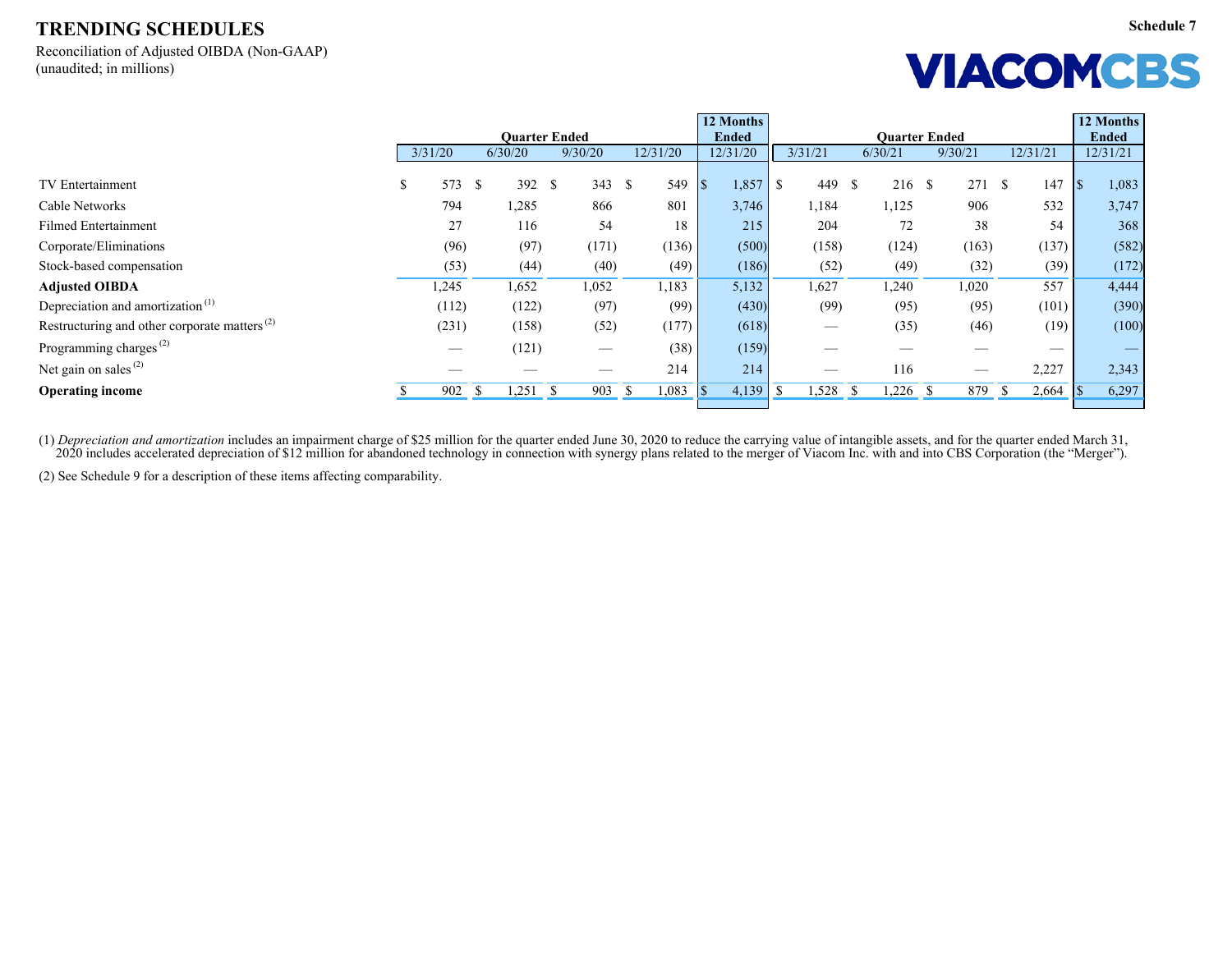Reconciliation of Adjusted Net Earnings and Diluted EPS (Non-GAAP) (unaudited; in millions, except per share amounts)

|                                                                                                  |                           |         |               |                      |              |         |               |          |                          | 12 Months    |              |         |              |                      |              |                  |              |          |                    | 12 Months    |
|--------------------------------------------------------------------------------------------------|---------------------------|---------|---------------|----------------------|--------------|---------|---------------|----------|--------------------------|--------------|--------------|---------|--------------|----------------------|--------------|------------------|--------------|----------|--------------------|--------------|
|                                                                                                  |                           |         |               | <b>Quarter Ended</b> |              |         |               |          |                          | <b>Ended</b> |              |         |              | <b>Quarter Ended</b> |              |                  |              |          |                    | <b>Ended</b> |
|                                                                                                  |                           | 3/31/20 | 6/30/20       |                      |              | 9/30/20 |               | 12/31/20 |                          | 12/31/20     |              | 3/31/21 |              | 6/30/21              |              | 9/30/21          |              | 12/31/21 |                    | 12/31/21     |
|                                                                                                  |                           |         |               |                      |              |         |               |          |                          |              |              |         |              |                      |              |                  |              |          |                    |              |
| Net earnings from continuing operations attributable to<br>ViacomCBS:                            |                           |         |               |                      |              |         |               |          |                          |              |              |         |              |                      |              |                  |              |          |                    |              |
| Reported net earnings from continuing operations                                                 | $\boldsymbol{\mathsf{S}}$ | 501 \$  |               | 453 $\sqrt{ }$       |              | 568 \$  |               | 783      | $\vert \mathbf{S} \vert$ | 2,305        | $\mathbb{S}$ | 899 \$  |              | 995                  | $\mathbb{S}$ | 465              | $\mathbb{S}$ | 2,022    |                    | 4,381        |
| Impact of adjustments on net earnings from continuing<br>$\overline{\text{operations}}^{(1)}$    |                           | 189     |               | 291                  |              | (52)    |               | (138)    |                          | 290          |              | 62      |              | (355)                |              | 45               |              | (1, 841) |                    | (2,089)      |
| Adjusted net earnings from continuing operations                                                 |                           | 690 \$  |               | 744 \$               |              | 516 \$  |               | 645      |                          | 2,595        |              | 961     | $\mathbb{S}$ | 640                  | $\mathbb{S}$ | 510 \$           |              | 181      |                    | 2,292        |
| Per share information attributable to ViacomCBS:                                                 |                           |         |               |                      |              |         |               |          |                          |              |              |         |              |                      |              |                  |              |          |                    |              |
| Reported diluted earnings per share from continuing<br>operations                                | $\mathcal{S}$             | .81S    |               | .73S                 |              | .92 S   |               | 1.26     | $\mathbf{s}$             | 3.73         | $\mathbb{S}$ | 1.42 S  |              | 1.50S                |              | $.69$ \$         |              | 3.05     | $\lvert \, \rceil$ | 6.69         |
| Impact of adjustments on diluted earnings per share from<br>continuing operations <sup>(1)</sup> |                           | .31     |               | .48                  |              | (.09)   |               | (.22)    |                          | .47          |              | .10     |              | (.53)                |              | .07              |              | (2.79)   |                    | (3.21)       |
| Adjusted diluted EPS from continuing operations                                                  |                           | .12     | $\mathcal{S}$ | 1.21                 | $\mathbb{S}$ | .83     | $\mathcal{S}$ | 1.04     |                          | 4.20         |              | 1.52 S  |              | .97                  | $\mathbb{S}$ | .76 <sup>°</sup> |              | .26      |                    | 3.48         |
|                                                                                                  |                           |         |               |                      |              |         |               |          |                          |              |              |         |              |                      |              |                  |              |          |                    |              |
| Weighted average number of diluted shares outstanding <sup>(2)</sup>                             |                           | 616     |               | 617                  |              | 618     |               | 620      |                          | 618          |              | 631     |              | 662                  |              | 651              |              | 662      |                    | 655          |

(1) See Schedule 9 for a description of factors affecting comparability of net earnings and diluted EPS.

(2) For the quarter and twelve months ended December 31, 2021, the weighted average number of common shares outstanding used in the calculations of reported diluted EPS from continuing operations were  $662$  million and  $655$  million, respectively and in the calculations of adjusted diluted EPS from continuing operations were  $650$  million and  $646$  million, respectively. These amounts differ because adjusted diluted EPS excludes the effect of the assumed conversion of our Mandatory Convertible Preferred Stock into shares of common stock since the impact would have been antidilutive. As a result, in the calculations of adjusted diluted EPS, the weighted average number of diluted shares outstanding do not include the assumed issuance of shares upon conversion of preferred stock, and preferred stock dividends recorded during the quarter and twelve months ended December 31, 2021 of \$14 million and \$44 million, respectively, are deducted from adjusted net earnings from continuing operations.

**VIACOMCBS**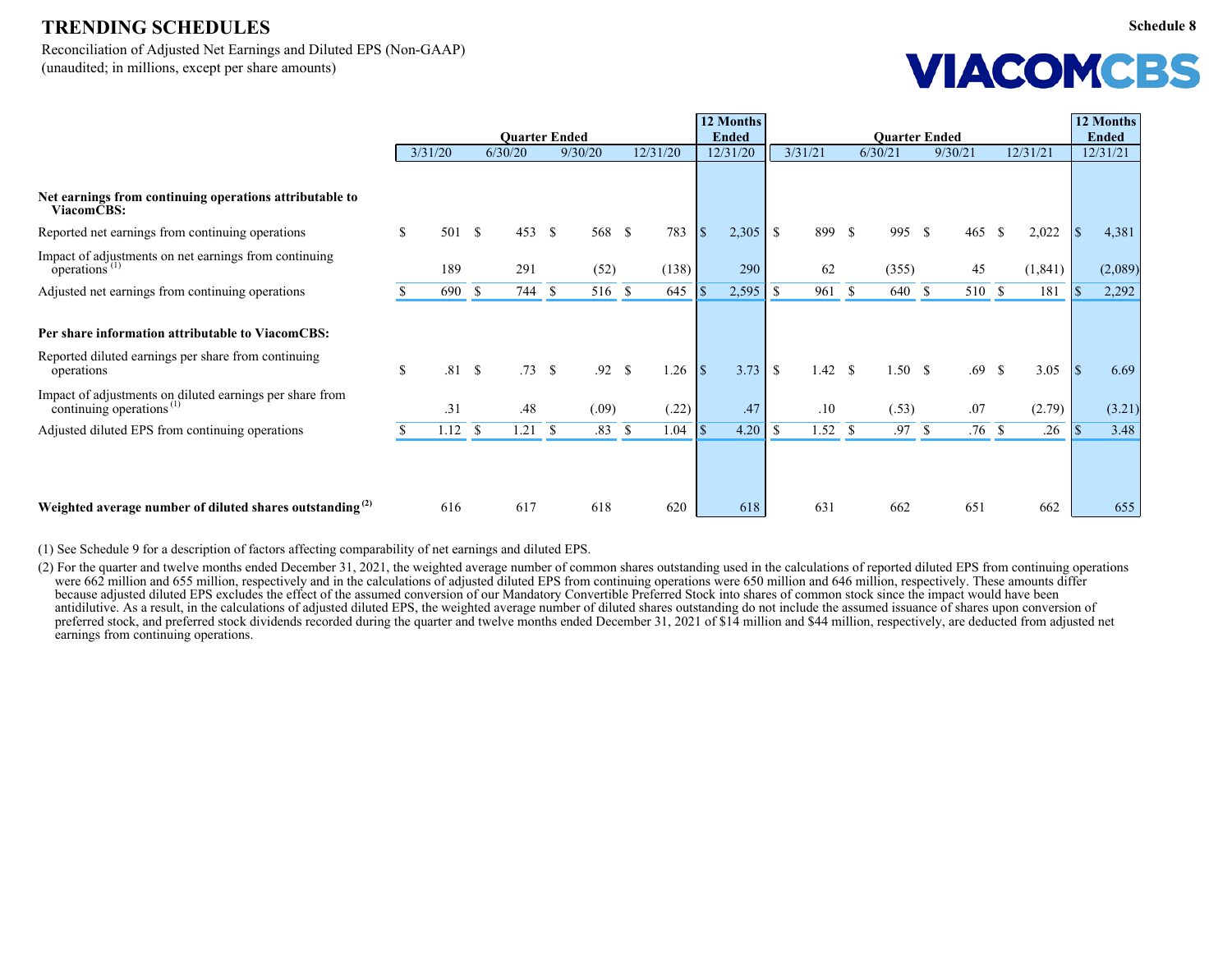Items Affecting Comparability (unaudited; in millions, except per share amounts)

| VIACOMCBS |  |
|-----------|--|
|-----------|--|

|                                                                                                   |               |         |          |                                 |               |            |          |       | 12 Months                |       |                           |      |                    |            |                                 |       |                          |                         | 12 Months                |
|---------------------------------------------------------------------------------------------------|---------------|---------|----------|---------------------------------|---------------|------------|----------|-------|--------------------------|-------|---------------------------|------|--------------------|------------|---------------------------------|-------|--------------------------|-------------------------|--------------------------|
|                                                                                                   |               | 3/31/20 |          | <b>Quarter Ended</b><br>6/30/20 |               | 9/30/20    | 12/31/20 |       | <b>Ended</b><br>12/31/20 |       | 3/31/21                   |      | 6/30/21            |            | <b>Quarter Ended</b><br>9/30/21 |       | 12/31/21                 |                         | <b>Ended</b><br>12/31/21 |
|                                                                                                   |               |         |          |                                 |               |            |          |       |                          |       |                           |      |                    |            |                                 |       |                          |                         |                          |
| Restructuring and other corporate matters <sup>(1)</sup>                                          |               | 231     | <b>S</b> | 158 \$                          |               | 52 \$      |          | 177   | $\vert \mathsf{S} \vert$ | 618   | \$                        |      | <b>S</b>           | 35         | $\mathcal{S}$                   | 46 \$ | 19                       | $\overline{\mathbb{S}}$ | 100                      |
| Depreciation of abandoned technology <sup>(2)</sup>                                               |               | 12      |          |                                 |               |            |          |       |                          | 12    |                           |      |                    |            |                                 |       |                          |                         |                          |
| Impairment charges <sup>(3)</sup>                                                                 |               |         |          | 25                              |               |            |          |       |                          | 25    |                           |      |                    |            |                                 |       |                          |                         |                          |
| Programming charges <sup>(4)</sup>                                                                |               |         |          | 121                             |               |            |          | 38    |                          | 159   |                           |      |                    |            |                                 |       |                          |                         |                          |
| Net gain on sales $(5)$                                                                           |               |         |          |                                 |               |            |          | (214) |                          | (214) |                           |      |                    | (116)      |                                 |       | (2,227)                  |                         | (2, 343)                 |
| Loss on extinguishment of debt                                                                    |               |         |          | 103                             |               | 23         |          |       |                          | 126   |                           | 128  |                    |            |                                 |       | $\overline{\phantom{a}}$ |                         | 128                      |
| Net (gain) loss from investments $(6)$                                                            |               |         |          | (32)                            |               |            |          | (174) |                          | (206) |                           | (20) |                    | (32)       |                                 | 5     |                          |                         | (47)                     |
| Pension settlement charge <sup>(7)</sup>                                                          |               |         |          |                                 |               |            |          |       |                          | -     |                           |      |                    |            |                                 | 10    |                          |                         | 10                       |
| Impact of adjustments on earnings from continuing<br>operations before provision for income taxes |               | 243     |          | 375                             |               | 75         |          | (173) |                          | 520   |                           | 108  |                    | (113)      |                                 | 61    | (2,208)                  |                         | (2,152)                  |
| Income tax impact of above items <sup>(8)</sup>                                                   |               | (50)    |          | (85)                            |               | (17)       |          | 23    |                          | (129) |                           | (25) |                    | 26         |                                 | (15)  | 560                      |                         | 546                      |
| Discrete tax items $(9)$                                                                          |               | (4)     |          |                                 |               | (119)      |          | 12    |                          | (110) |                           | (21) |                    | (268)      |                                 | (1)   | (227)                    |                         | (517)                    |
| Impact of adjustments on provision for income taxes                                               |               | (54)    |          | (84)                            |               | (136)      |          | 35    |                          | (239) |                           | (46) |                    | (242)      |                                 | (16)  | 333                      |                         | 29                       |
| Impairment of equity-method investments, net of tax                                               |               |         |          |                                 |               | 9          |          |       |                          |       |                           |      |                    |            |                                 |       | 34                       |                         | 34                       |
| Impact of adjustments on net earnings from continuing<br>operations attributable to ViacomCBS     |               | 189 \$  |          | 291                             | $\mathcal{S}$ | $(52)$ \$  |          |       |                          | 290   | $\mathbb{S}$              | 62   | $\mathbf{\hat{s}}$ | $(355)$ \$ |                                 | 45    | (1, 841)<br>-S           | $\vert$ \$              | (2,089)                  |
| Impact of adjustments on diluted EPS from continuing (10)<br>operations attributable to ViacomCBS | <sup>\$</sup> | .31 S   |          | .48                             | $\mathbb{S}$  | $(.09)$ \$ |          |       |                          | .47   | $\boldsymbol{\mathsf{S}}$ | .10  | $\mathcal{S}$      | $(.53)$ \$ |                                 | .07   | $\mathcal{S}$            |                         | (3.21)                   |
| Weighted average number of diluted shares outstanding                                             |               | 616     |          | 617                             |               | 618        |          | 620   |                          | 618   |                           | 631  |                    | 662        |                                 | 651   | 662                      |                         | 655                      |

(1) Primarily reflects severance and exit costs relating to restructuring activities as well as costs associated with other corporate matters.

(2) Reflects accelerated depreciation for technology that was abandoned in connection with synergy plans related to the Merger and is recorded in *Depreciation and amortization*.

(3) Reflects charges to reduce the carrying value of intangible assets to their fair value which are recorded in *Depreciation and amortization*.

(4) Charges primarily relate to the abandonment of certain incomplete programs resulting from production shutdowns relating to the coronavirus pandemic (COVID-19).

(5) The fourth quarter of 2021 primarily reflects gains on the sales of CBS Studio Center and 51 West 52nd Street, an office tower that was formerly the headquarters of CBS. The second quarter of 2021 primarily reflects a gain on the sale of a noncore trademark licensing operation. The fourth quarter of 2020 reflects a gain on the sale of CNET Media Group.

(6) Includes changes to the fair value of investments and gains associated with sales of investments.

(7) Reflects the accelerated recognition of a portion of the unamortized actuarial losses due to the volume of lump sum benefit payments in one of our pension plans.

(8) The tax impact has been calculated by applying the tax rates applicable to the adjustments presented.

(9) Includes the net discrete tax expense or (benefit) related to the reorganization of international operations, change in tax laws, reversals of valuation allowances and tax reserves, and excess tax benefits or shortfalls from the vesting or exercise of stock-based compensations awards, among others.

(10) For the quarter and twelve months ended December 31, 2021, the impact on diluted EPS includes the effect of the antidilution of our Mandatory Convertible Preferred Stock. See Schedule 2 for further details.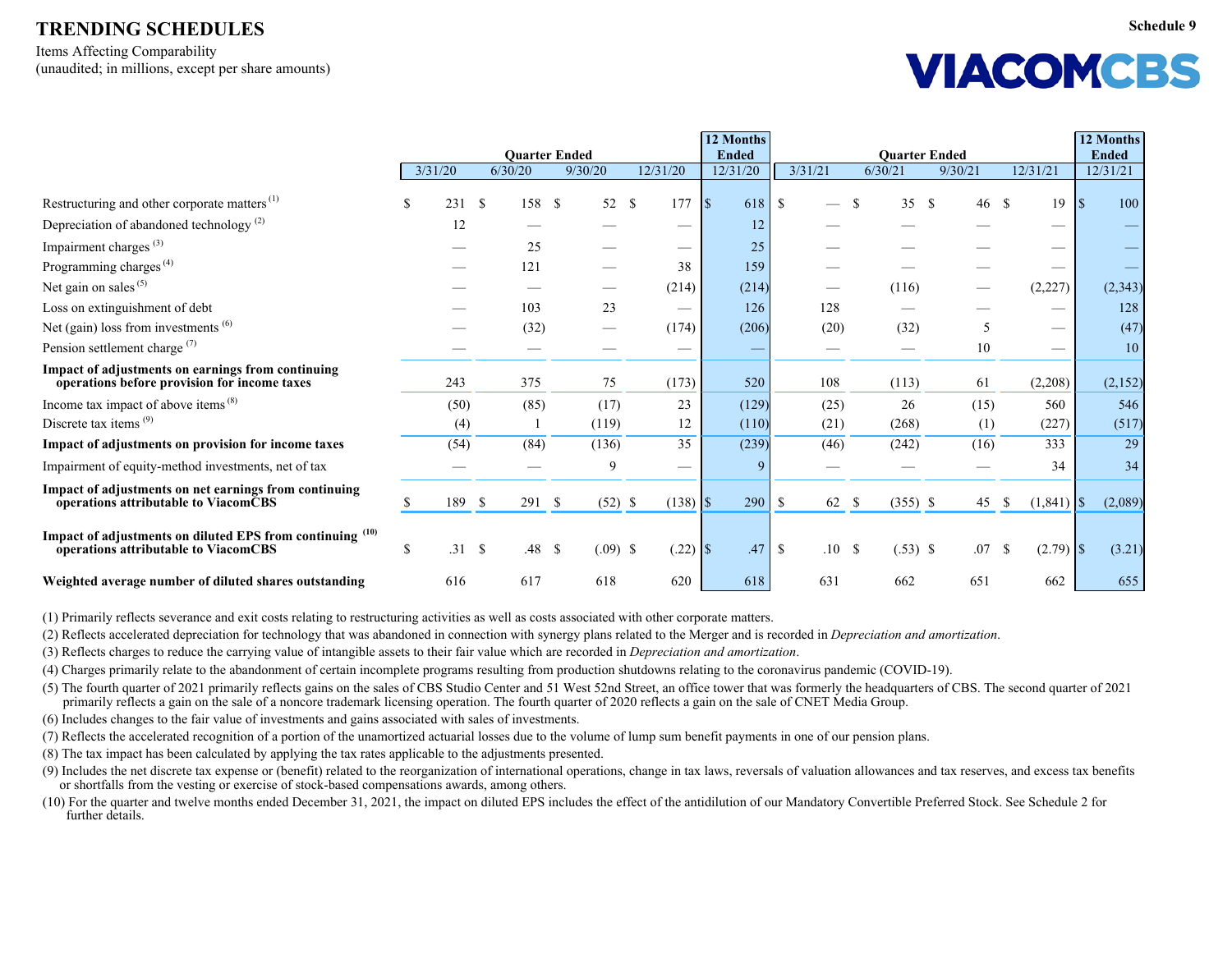Free Cash Flow (Non-GAAP) (unaudited; in millions)

| <b>VIACOMCBS</b> |  |
|------------------|--|
|------------------|--|

**Schedule 10**

|                                                                                                           |              |         |               |                      |              |            |    |          |            | 12 Months    |                      |            |              |         |              |            |               |          | 12 Months |              |  |
|-----------------------------------------------------------------------------------------------------------|--------------|---------|---------------|----------------------|--------------|------------|----|----------|------------|--------------|----------------------|------------|--------------|---------|--------------|------------|---------------|----------|-----------|--------------|--|
|                                                                                                           |              |         |               | <b>Quarter Ended</b> |              |            |    |          |            | <b>Ended</b> | <b>Quarter Ended</b> |            |              |         |              |            |               |          |           | <b>Ended</b> |  |
|                                                                                                           |              | 3/31/20 |               | 6/30/20              |              | 9/30/20    |    | 12/31/20 |            | 12/31/20     |                      | 3/31/21    |              | 6/30/21 |              | 9/30/21    |               | 12/31/21 |           | 12/31/21     |  |
| Net cash flow provided by (used for) operating activities from<br>continuing operations                   | \$           | 357 \$  |               | 801                  | $\mathbb{S}$ | $1,396$ \$ |    |          |            | 2,215        | \$                   | $1,651$ \$ |              | 51      | $\mathbb{S}$ | $(174)$ \$ |               |          |           | 835          |  |
| Capital expenditures                                                                                      |              | (51)    |               | (80)                 |              | (79)       |    | (114)    |            | (324)        |                      | (62)       |              | (76)    |              | (93)       |               | (123)    |           | (354)        |  |
| Free cash flow                                                                                            |              | 306     |               | 721                  |              | 1,317      |    | (453)    |            | 1,891        |                      | 1,589      |              | (25)    |              | (267)      |               | (816)    |           | 481          |  |
| Payments for restructuring, merger-related costs, and costs to<br>achieve synergies - operating cash flow |              | 172     |               | 176                  |              | 133        |    | 103      |            | 584          |                      | 104        |              | 77      |              | 60         |               | 53       |           | 294          |  |
| Payments for costs to achieve synergies - capital expenditures                                            |              |         |               |                      |              | 31         |    | 8        |            | 40           |                      | 13         |              | 23      |              | 20         |               | 12       |           | 68           |  |
| <b>Adjusted Free Cash Flow</b>                                                                            |              | 478     | $\mathcal{S}$ | 898                  | $\mathbb{S}$ | 1,481      |    | (342)    |            | 2,515        |                      | ,706       | $\mathbb{S}$ | 75      | $\mathbb{S}$ | (187)      | $\mathcal{S}$ |          |           | 843          |  |
|                                                                                                           |              |         |               |                      |              |            |    |          |            |              |                      |            |              |         |              |            |               |          |           |              |  |
| Debt                                                                                                      | $\mathbb{S}$ | 18,537  |               | 20,068               | <sup>S</sup> | 19,721     | -S | 19,733   | $\sqrt{3}$ | 19,733       | <sup>\$</sup>        | 17,787     | -S           | 17,720  | D.           | 17,711     | <sup>\$</sup> | 17,709   |           | 17,709       |  |
| Less: Cash and cash equivalents                                                                           |              | 589     |               | 2,288                |              | 3,086      |    | 2,984    |            | 2,984        |                      | 5,499      |              | 5,375   |              | 4,823      |               | 6,267    |           | 6,267        |  |
| Net debt                                                                                                  |              | 17,948  |               | 17,780               | $\mathbb{S}$ | 16,635     |    | 16,749   |            | 16,749       |                      | 12,288     | \$           | 12,345  | - 75         | 12,888     | <sup>\$</sup> | 11,442   |           | 11,442       |  |
|                                                                                                           |              |         |               |                      |              |            |    |          |            |              |                      |            |              |         |              |            |               |          |           |              |  |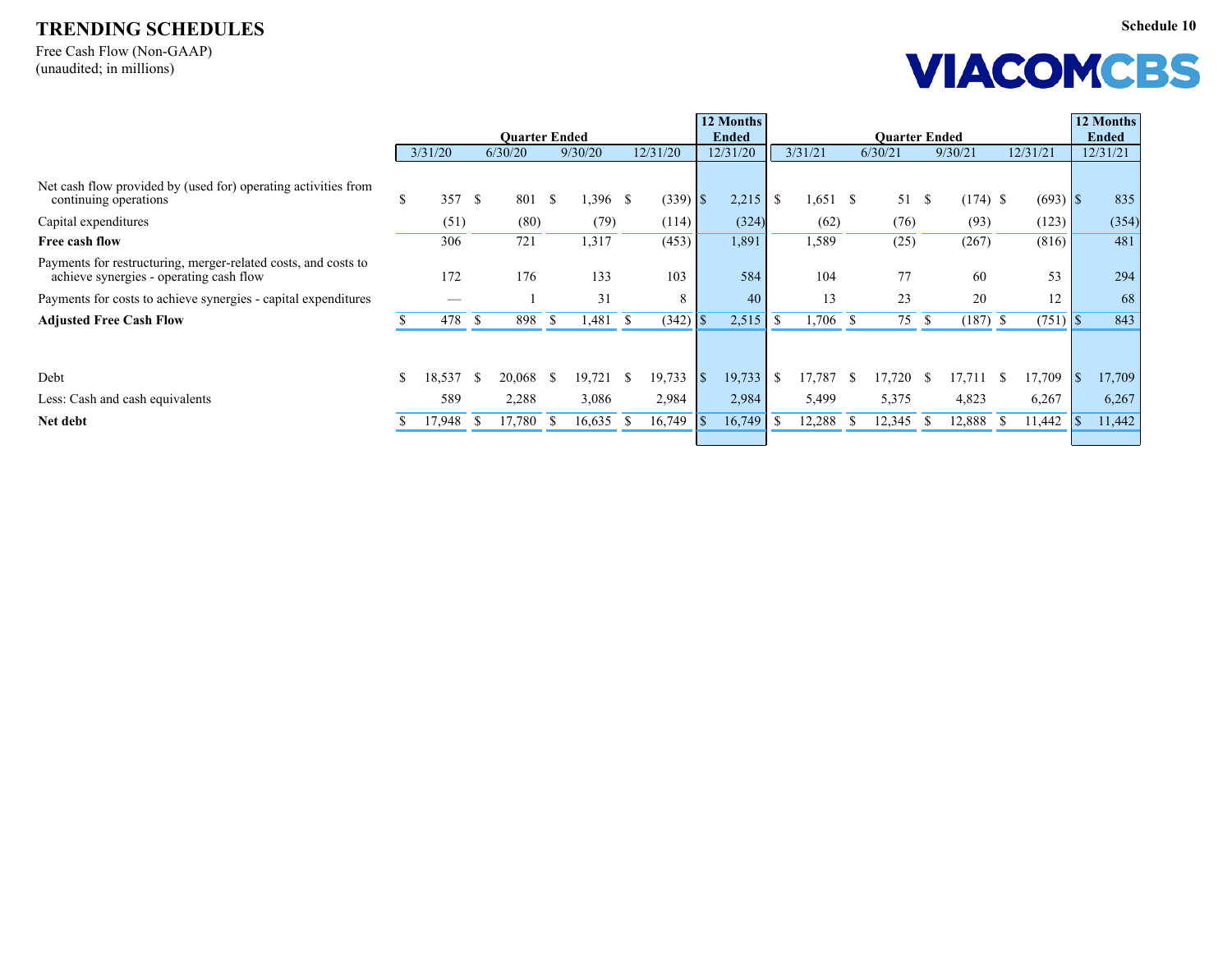### VIACOMCBS **Supplemental Schedules**

Beginning in 2022, primarily as a result of our increased strategic focus on our direct-to-consumer businesses, we made certain changes to how we manage our businesses and allocate resources that resulted in the changes described below. Prior period results have been recast to conform to these presentation changes.

#### **Management Structure Change**

Our management structure has been reorganized to focus on managing our business as the combination of three parts: a traditional media business, a portfolio of global direct-to-consumer streaming services, and a film studi a result, we realigned our operating segments, which through the fourth quarter of 2021 were *TV Entertainment*, *Cable Networks* and *Filmed Entertainment*, into the following three segments:

TV Media – Our TV Media segment consists of our domestic and international broadcast networks, including the CBS Television Network, Network 10, Channel 5 and Telefe; our premium and basic cable networks, including Showtime, BET, Nickelodeon, MTV, Comedy Central, Paramount Network, Smithsonian Channel, international extensions of these brands, and CBS Sports Network; our television production operations, including CBS Studios, Paramount Television Studios and CBS Media Ventures, which primarily produces or distributes first-run syndicated programming; and our owned broadcast television stations, CBS Stations.

Direct-to-Consumer – Our *Direct-to-Consumer* segment consists of our portfolio of pay, free and premium worldwide direct-to-consumer streaming services, including Paramount+, Pluto TV, Showtime Networks' premium subscription streaming service (Showtime OTT), BET+ and Noggin.

**Filmed Entertainment –** Our *Filmed Entertainment* segment consists of Paramount Pictures, Paramount Players, Paramount Animation, the Nickelodeon Studio, and Miramax.

#### **Revenue Disaggregation Categories**

In the first quarter of 2022, we began disaggregating our revenues into the following four categories: Advertising, Affiliate and Subscription, Theatrical, and Licensing and Other. Previously, our revenue disaggregation ca were Advertising, Affiliate, Streaming (consisting of streaming advertising and streaming subscription), Theatrical, and Licensing and Other. Under the new disaggregation, revenue earned from advertisements on and subscriptions to our direct-to-consumer streaming services is included in our *Direct-to-Consumer* segment within advertising revenues and subscription revenues, respectively. Advertising from digital video advertisements our websites and in our video content on third-party platforms as well as premium subscriptions to access certain video content on our websites is included in our TV Media segment within advertising revenues and affiliate subscription revenues, respectively.

#### **Intercompany License Fees**

Concurrent with the change to our operating segments, we changed the way we record intersegment content licensing. Under our previous segment structure, management evaluated the results of our segments including intersegment content licensing at market value as if the sales were to third parties. Therefore, the licensor segment recorded intercompany license fee revenues and profits and the licensee segment recorded production cost amount of the license fee charged by the licensor, which generally reflected the cost to the Company plus a margin. The intercompany revenues and the margin embedded in the cost to the licensee were eliminated in consolidation.

Under our new segment structure, management evaluates the results of the segments using an allocation of the total cost of content (i.e. direct production costs, production overhead, participations and residuals) from the segment to each licensee segment utilizing the content. As a result, content costs are allocated across the licensee segments based on the relative value of the distribution windows within each segment. The allocation is r by the licensor segment as a reduction of content cost and no intersegment revenues or profits are recorded.

The following tables present unaudited supplemental financial results for the years ended December 31, 2021 and 2020 and for each quarter of the year ended December 31, 2021, recast to reflect the above-mentioned presentation changes.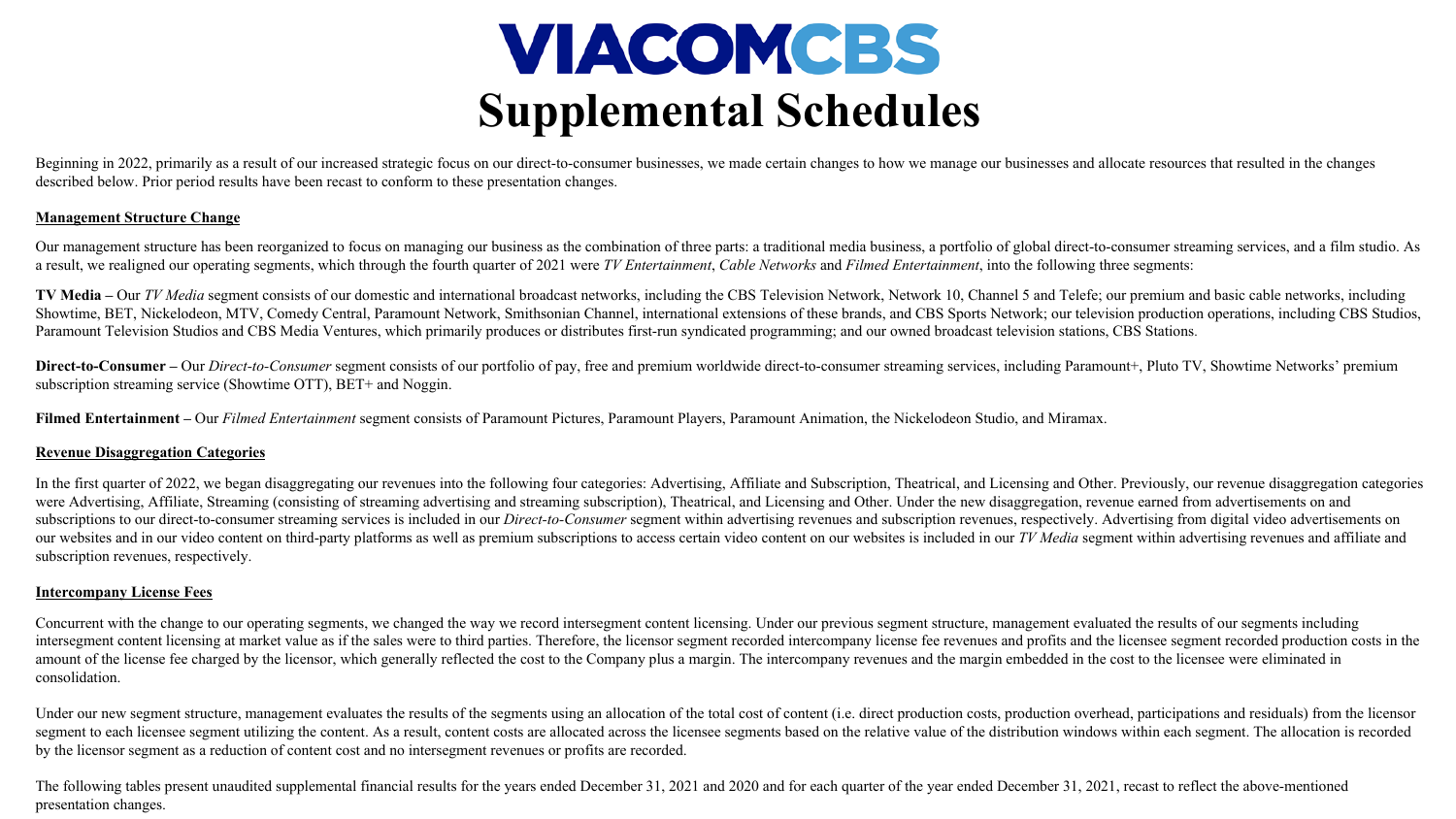### **TRENDING SCHEDULES** Summarized Reported Results (unaudited; in millions)

|                            | 12 Months<br><b>Ended</b> |                                      | 12 Months<br><b>Ended</b> |                                 |          |                                    |
|----------------------------|---------------------------|--------------------------------------|---------------------------|---------------------------------|----------|------------------------------------|
|                            | 12/31/20                  | 3/31/21                              | 6/30/21                   | <b>Quarter Ended</b><br>9/30/21 | 12/31/21 | 12/31/21                           |
|                            |                           |                                      |                           |                                 |          |                                    |
| Advertising                | 9,751<br>$\Phi$<br>D      | $\mathcal{S}$<br>3,109 $\frac{1}{2}$ | $2,599$ \$                | 2,386 \$                        | 3,318    | 11,412<br>$\vert \mathsf{S} \vert$ |
| Affiliate and subscription | 9,166                     | 2,463                                | 2,588                     | 2,650                           | 2,741    | 10,442                             |
| Theatrical                 | 180                       |                                      | 134                       | 67                              | 39       | 241                                |
| Licensing and other        | 6,188                     | 1,839                                | 1,243                     | 1,507                           | 1,902    | 6,491                              |
| <b>Revenues</b>            | 25,285                    | $\mathbb{S}$<br>7,412 \$             | $6,564$ \$                | $6,610$ \$                      | 8,000    | 28,586<br> \$                      |
|                            |                           |                                      |                           |                                 |          |                                    |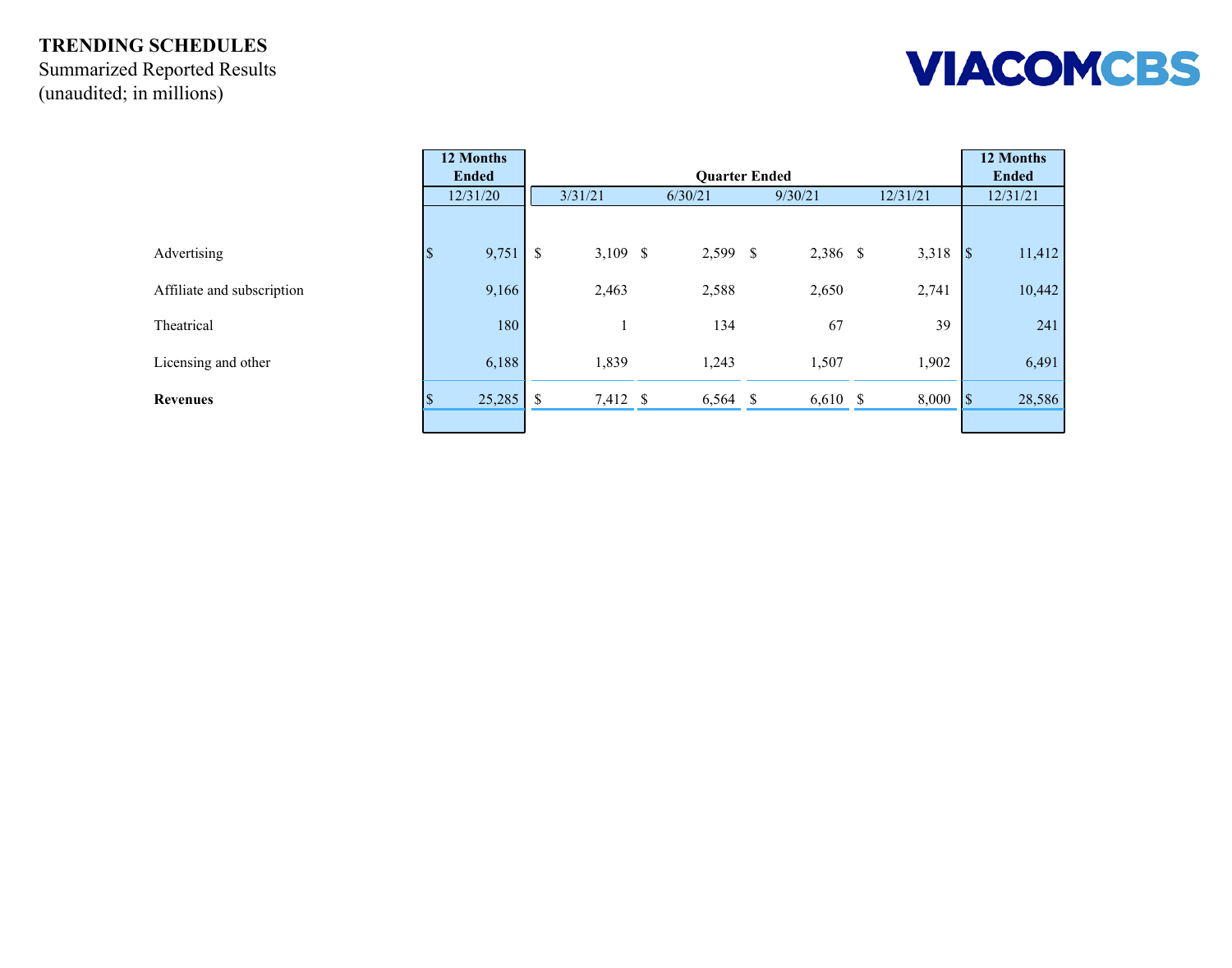TV Media Financial Results (unaudited; in millions)



|                            | 12 Months                         |                       | 12 Months    |            |            |          |                                    |
|----------------------------|-----------------------------------|-----------------------|--------------|------------|------------|----------|------------------------------------|
|                            | <b>Ended</b>                      |                       | <b>Ended</b> |            |            |          |                                    |
|                            | 12/31/20                          | 3/31/21               |              | 6/30/21    | 9/30/21    | 12/31/21 | 12/31/21                           |
|                            |                                   |                       |              |            |            |          |                                    |
| Advertising                | 9,062<br>$\vert \mathsf{S} \vert$ | $\mathbb{S}$<br>2,888 | $\mathbb{S}$ | $2,303$ \$ | 2,039 \$   | 2,875    | $\sqrt{S}$<br>10,105               |
| Affiliate and subscription | 8,037                             | 2,083                 |              | 2,112      | 2,108      | 2,110    | 8,413                              |
| Licensing and other        | 4,021                             | 1,022                 |              | 804        | 1,073      | 1,317    | 4,216                              |
| <b>Revenues</b>            | 21,120<br>۰D                      | $\mathbb{S}$          | 5,993 \$     | 5,219 \$   | 5,220 \$   | 6,302    | 22,734<br>$\vert \mathsf{S} \vert$ |
| <b>Adjusted OIBDA</b>      | 5,816<br>۰D                       | $\mathbb{S}$          | $1,765$ \$   | $1,504$ \$ | $1,385$ \$ | 1,238    | $\sqrt{S}$<br>5,892                |
|                            |                                   |                       |              |            |            |          |                                    |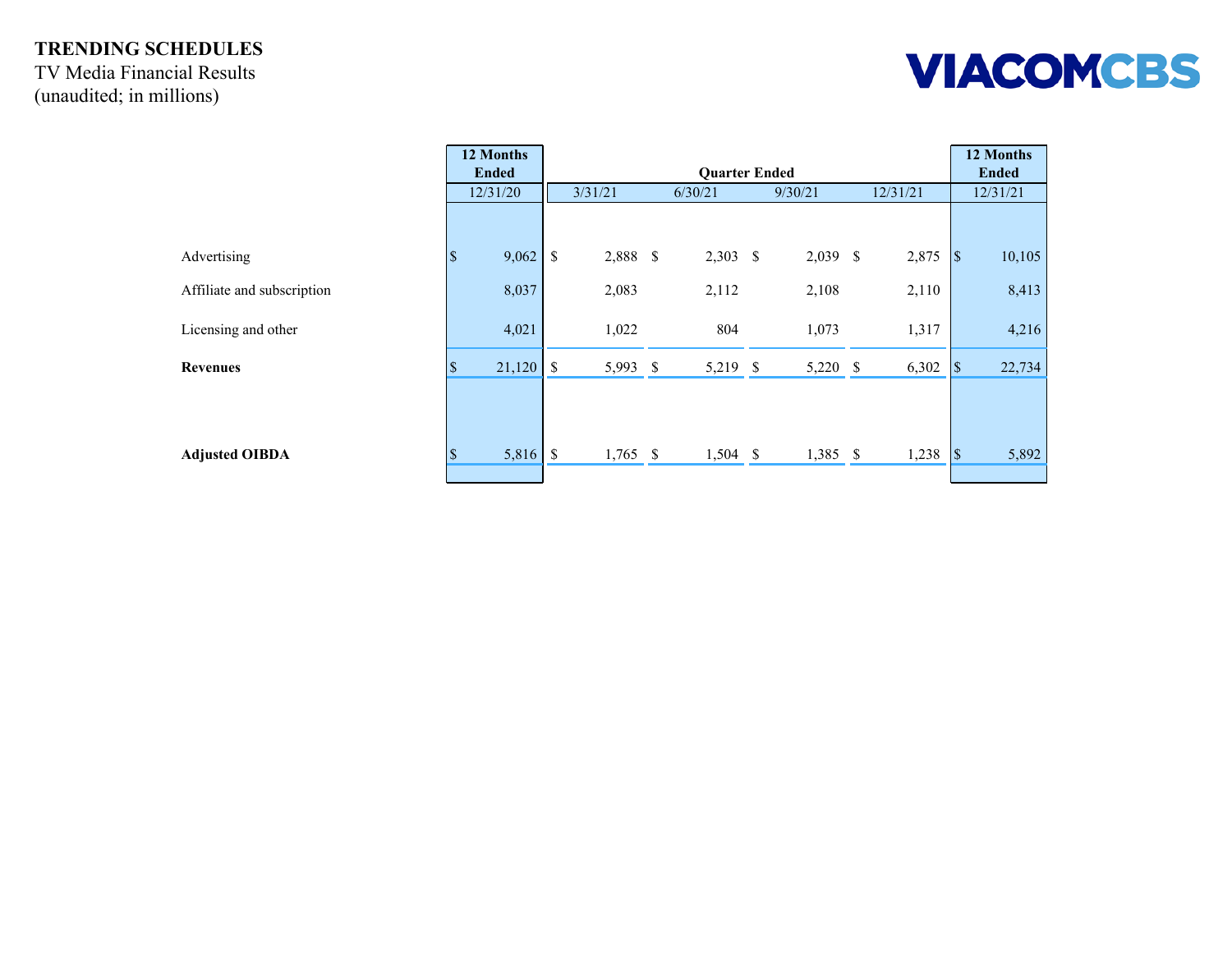Direct-to-Consumer Financial Results (unaudited; in millions)



|                       | 12 Months<br><b>Ended</b> |       |                                  |               | 12 Months<br><b>Ended</b> |  |            |               |          |                          |       |
|-----------------------|---------------------------|-------|----------------------------------|---------------|---------------------------|--|------------|---------------|----------|--------------------------|-------|
|                       | 12/31/20                  |       | 3/31/21                          |               | 6/30/21                   |  | 9/30/21    |               | 12/31/21 | 12/31/21                 |       |
|                       |                           |       |                                  |               |                           |  |            |               |          |                          |       |
| Advertising           | $\boldsymbol{\mathsf{S}}$ | 686   | $\mathsf{\$}$<br>218 \$          |               | 291S                      |  | 348 \$     |               | 441      | $\vert \mathsf{s}$       | 1,298 |
| Subscription          | 1,129                     |       | 380                              |               | 476                       |  | 542        |               | 631      |                          | 2,029 |
| <b>Revenues</b>       | ሐ<br>D                    | 1,815 | $\boldsymbol{\mathsf{S}}$<br>598 | $\mathcal{S}$ | 767 \$                    |  | 890        | $\mathcal{S}$ | 1,072    | $\overline{\mathcal{S}}$ | 3,327 |
|                       |                           |       |                                  |               |                           |  |            |               |          |                          |       |
| <b>Adjusted OIBDA</b> | ¢<br>D                    | (171) | $\mathbb{S}$<br>$(149)$ \$       |               | $(143)$ \$                |  | $(198)$ \$ |               |          |                          | (992) |
|                       |                           |       |                                  |               |                           |  |            |               |          |                          |       |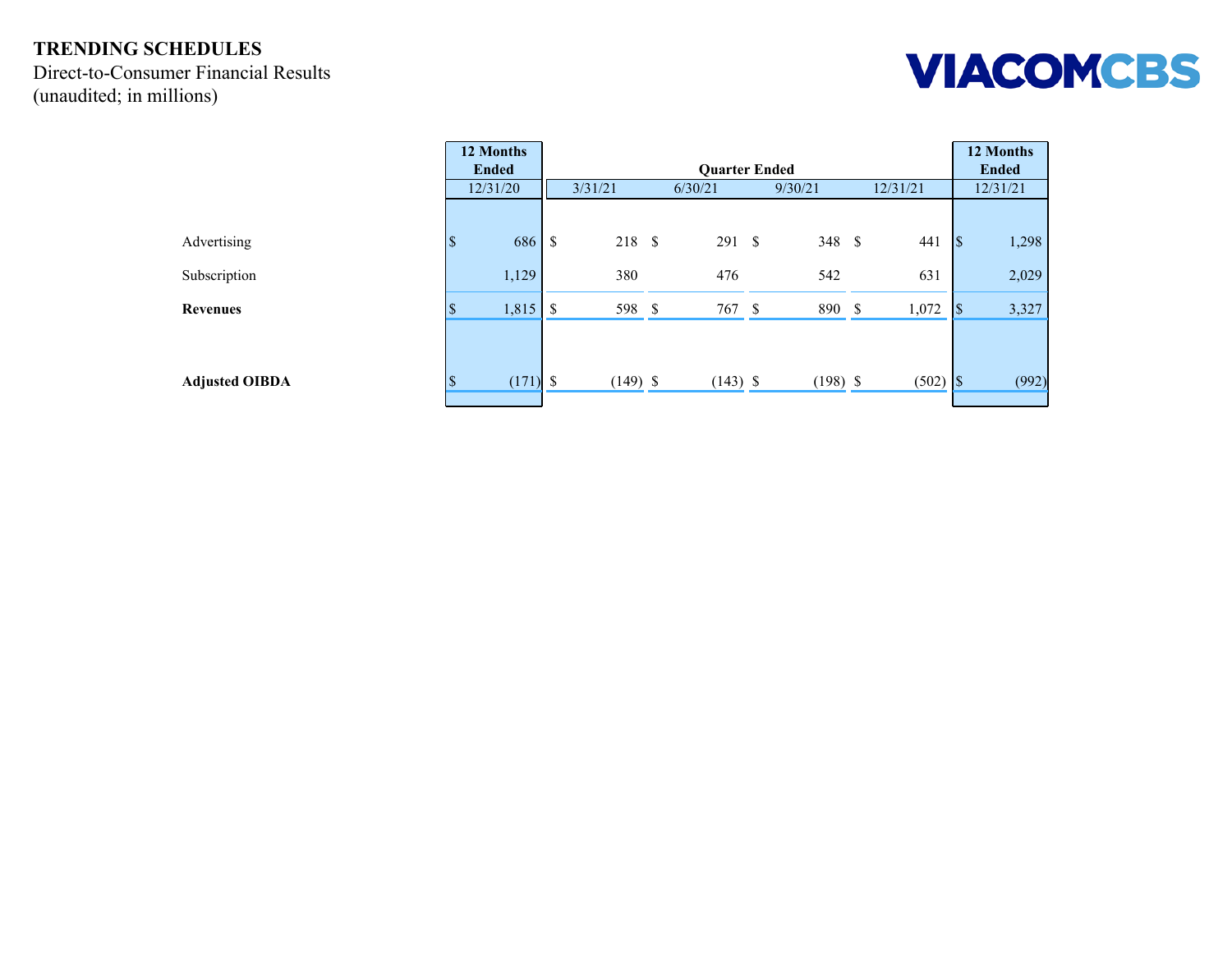#### **TRENDING SCHEDULES** Filmed Entertainment Financial Results (unaudited; in millions)



|                       | 12 Months<br><b>Ended</b>      |                           |           |  | 12 Months<br><b>Ended</b> |         |           |  |                   |                          |          |
|-----------------------|--------------------------------|---------------------------|-----------|--|---------------------------|---------|-----------|--|-------------------|--------------------------|----------|
|                       | 12/31/20                       |                           | 3/31/21   |  | 6/30/21                   | 9/30/21 |           |  | 12/31/21          |                          | 12/31/21 |
|                       |                                |                           |           |  |                           |         |           |  |                   |                          |          |
| Advertising           | $\overline{\mathcal{S}}$<br>18 | $\boldsymbol{\mathsf{S}}$ | $6 \quad$ |  | $6 \sqrt{3}$              |         | 2 S       |  | $\overline{4}$    | $\vert \mathsf{S} \vert$ | 18       |
| Theatrical            | 180                            |                           |           |  | 134                       |         | 67        |  | 39                |                          | 241      |
| Licensing and other   | 2,272                          |                           | 853       |  | 463                       |         | 461       |  | 651               |                          | 2,428    |
| <b>Revenues</b>       | 2,470<br>۱.D                   | \$                        | 860 \$    |  | 603 \$                    |         | 530 \$    |  | 694               | $ \$\$                   | 2,687    |
|                       |                                |                           |           |  |                           |         |           |  |                   |                          |          |
| <b>Adjusted OIBDA</b> | 158<br>$\triangle$<br>۵J       | $\boldsymbol{\mathsf{S}}$ | 179 \$    |  | 52 \$                     |         | $(24)$ \$ |  | $\hspace{0.05cm}$ | ۰D                       | 207      |
|                       |                                |                           |           |  |                           |         |           |  |                   |                          |          |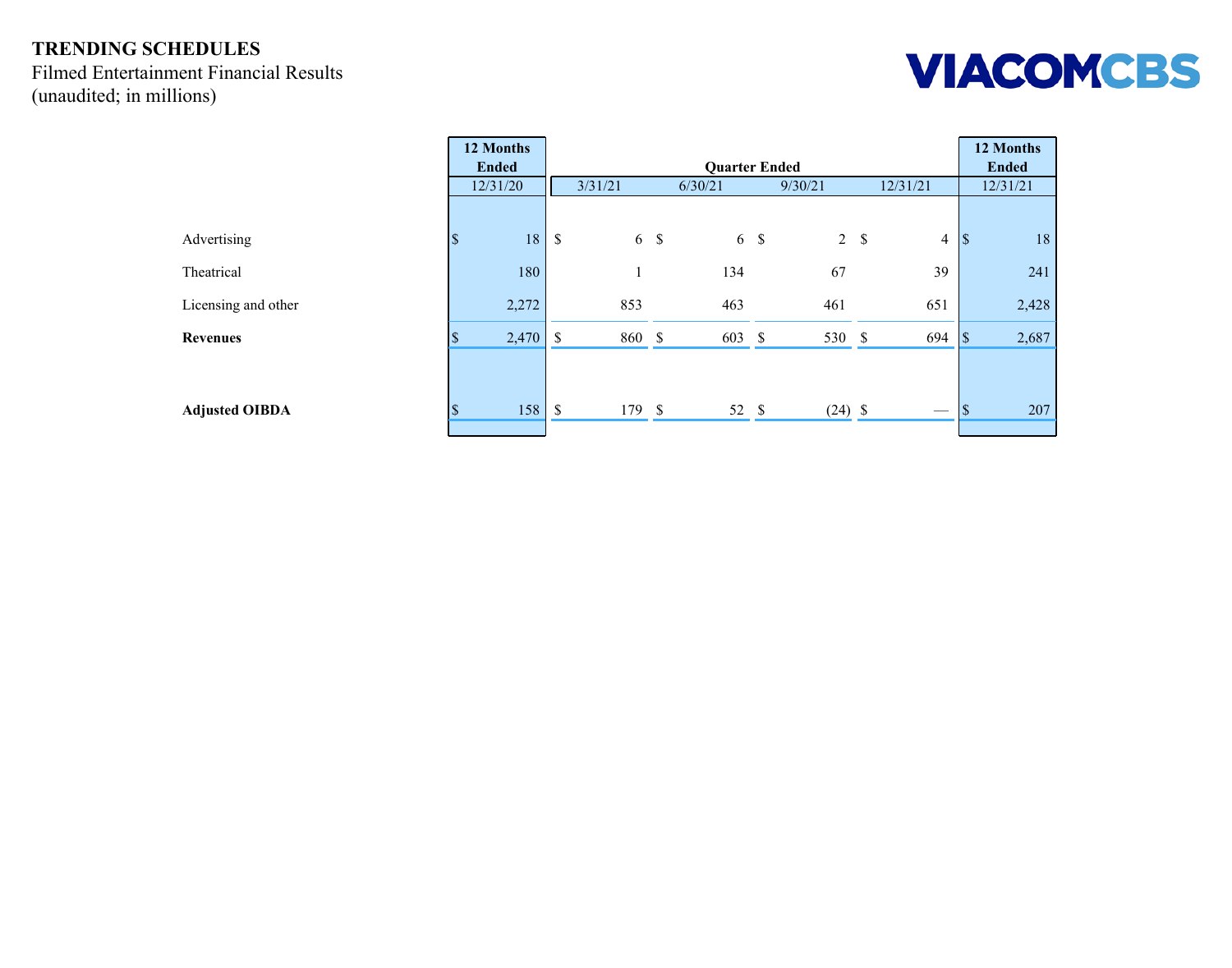Reconciliation of Adjusted OIBDA (Non-GAAP) (unaudited; in millions)



|                                                          |            | 12 Months    |               |            |             |              |  |            |              |          |                          | 12 Months |
|----------------------------------------------------------|------------|--------------|---------------|------------|-------------|--------------|--|------------|--------------|----------|--------------------------|-----------|
|                                                          |            | <b>Ended</b> |               |            |             | <b>Ended</b> |  |            |              |          |                          |           |
|                                                          |            | 12/31/20     |               | 3/31/21    |             | 6/30/21      |  | 9/30/21    |              | 12/31/21 |                          | 12/31/21  |
|                                                          |            |              |               |            |             |              |  |            |              |          |                          |           |
| TV Media                                                 | $\sqrt{3}$ | 5,816        | $\mathcal{S}$ | $1,765$ \$ |             | $1,504$ \$   |  | $1,385$ \$ |              | 1,238    | $\vert \mathsf{S} \vert$ | 5,892     |
| Direct-to-Consumer                                       |            | (171)        |               | (149)      |             | (143)        |  | (198)      |              | (502)    |                          | (992)     |
| <b>Filmed Entertainment</b>                              |            | 158          |               | 179        |             | 52           |  | (24)       |              |          |                          | 207       |
| Corporate/Eliminations                                   |            | (485)        |               | (116)      |             | (124)        |  | (111)      |              | (140)    |                          | (491)     |
| Stock-based compensation                                 |            | (186)        |               | (52)       |             | (49)         |  | (32)       |              | (39)     |                          | (172)     |
| <b>Adjusted OIBDA</b>                                    |            | 5,132        |               | 1,627      |             | 1,240        |  | 1,020      |              | 557      |                          | 4,444     |
| Depreciation and amortization <sup>(1)</sup>             |            | (430)        |               | (99)       |             | (95)         |  | (95)       |              | (101)    |                          | (390)     |
| Restructuring and other corporate matters <sup>(2)</sup> |            | (618)        |               |            |             | (35)         |  | (46)       |              | (19)     |                          | (100)     |
| Programming charges <sup><math>(2)</math></sup>          |            | (159)        |               |            |             |              |  |            |              |          |                          |           |
| Net gain on sales $(2)$                                  |            | 214          |               |            |             | 116          |  |            |              | 2,227    |                          | 2,343     |
| <b>Operating income</b>                                  |            | 4,139        | $\mathbb{S}$  | 1,528      | $\mathbf S$ | $1,226$ \$   |  | 879        | <sup>S</sup> | 2,664    |                          | 6,297     |

(1) For 2020, *Depreciation and amortization* includes an impairment charge of \$25 million to reduce the carrying value of intangible assets and accelerated depreciation of \$12 million for abandoned technology in connection with synergy plans related to the Merger.

(2) See Schedule 9 for a description of these items affecting comparability.